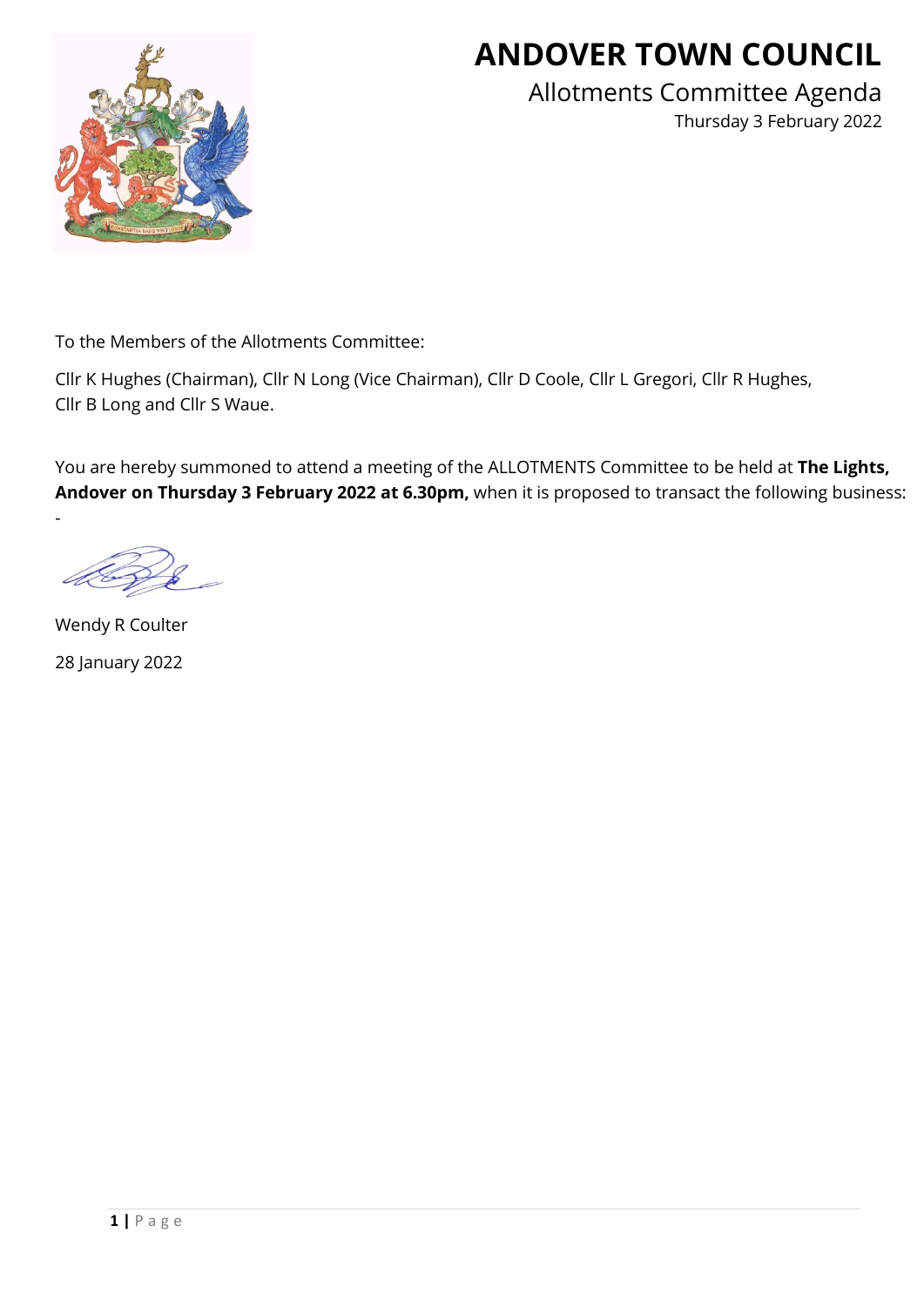# **ANDOVER TOWN COUNCIL**



Allotments Committee Agenda Thursday 3 February 2022

**MEMBERS OF THE PUBLIC ARE WELCOME TO ALL MEETINGS:** In line with Andover Town Council's "Recording at Meetings" Policy, Members and the public are requested to note that this meeting will be recorded by the Council, and may also be subject to the recording by members of the public.

# **6.30pm SURGERY TIME FOR ALLOTMENT HOLDERS**

# **The Allotment Committee meeting will start at the end of Surgery Time.**

| <b>Item No</b> | Item                                                          | <b>Page No</b> |  |
|----------------|---------------------------------------------------------------|----------------|--|
| 1              | Apologies for Absence                                         | 3              |  |
| $\overline{2}$ | Declarations of Interest                                      | 3              |  |
| 3              | Minutes of the Previous Meeting                               | 3              |  |
| 4              | <b>Public Participation</b>                                   | 3              |  |
| 5              | Update on new Allotment Sites                                 | $\overline{3}$ |  |
| 6              | Allotment Rules and Regulations                               | 3              |  |
| 7              | Allotment Rental Increase Proposal Plan                       | $\overline{3}$ |  |
| 8              | Review of tenancy of non-Andover residents                    | $\overline{4}$ |  |
| 9              | Bee Keeping Policy - Tenants Responses                        | $\overline{4}$ |  |
| 10             | Pest Controller                                               | $\overline{4}$ |  |
| 11             | Best Kept Allotment Competition                               | $\overline{4}$ |  |
| 12             | Update on Allotment Plot Uptake                               | $\overline{4}$ |  |
| 13             | Allotment Officers Report                                     | $\overline{4}$ |  |
| 14             | Committee Work Programme                                      | $\overline{4}$ |  |
| 15             | Date of Next Meeting                                          | $\overline{4}$ |  |
| 16             | <b>Exclusion of Press and Public</b>                          | 5              |  |
|                | <b>CONFIDENTIAL</b>                                           |                |  |
| 17             | Contractors - Report on outstanding Grounds Maintenance Works | 5              |  |
| 18             | Fencing around water features                                 | 5              |  |
|                |                                                               |                |  |
| Appendix A     | Minutes of Previous Meeting - 2 December 2021                 | 6              |  |
| Appendix B     | Rules & Regulations                                           | 16             |  |
| Appendix C     | Allotment Rental Increase - Proposed Plan                     | 23             |  |
| Appendix D     | Allotment Plot Uptake Report                                  | 27             |  |
| Appendix E     | Allotment Officer's Report                                    | 30             |  |
| Appendix F     | Work Programme                                                | 32             |  |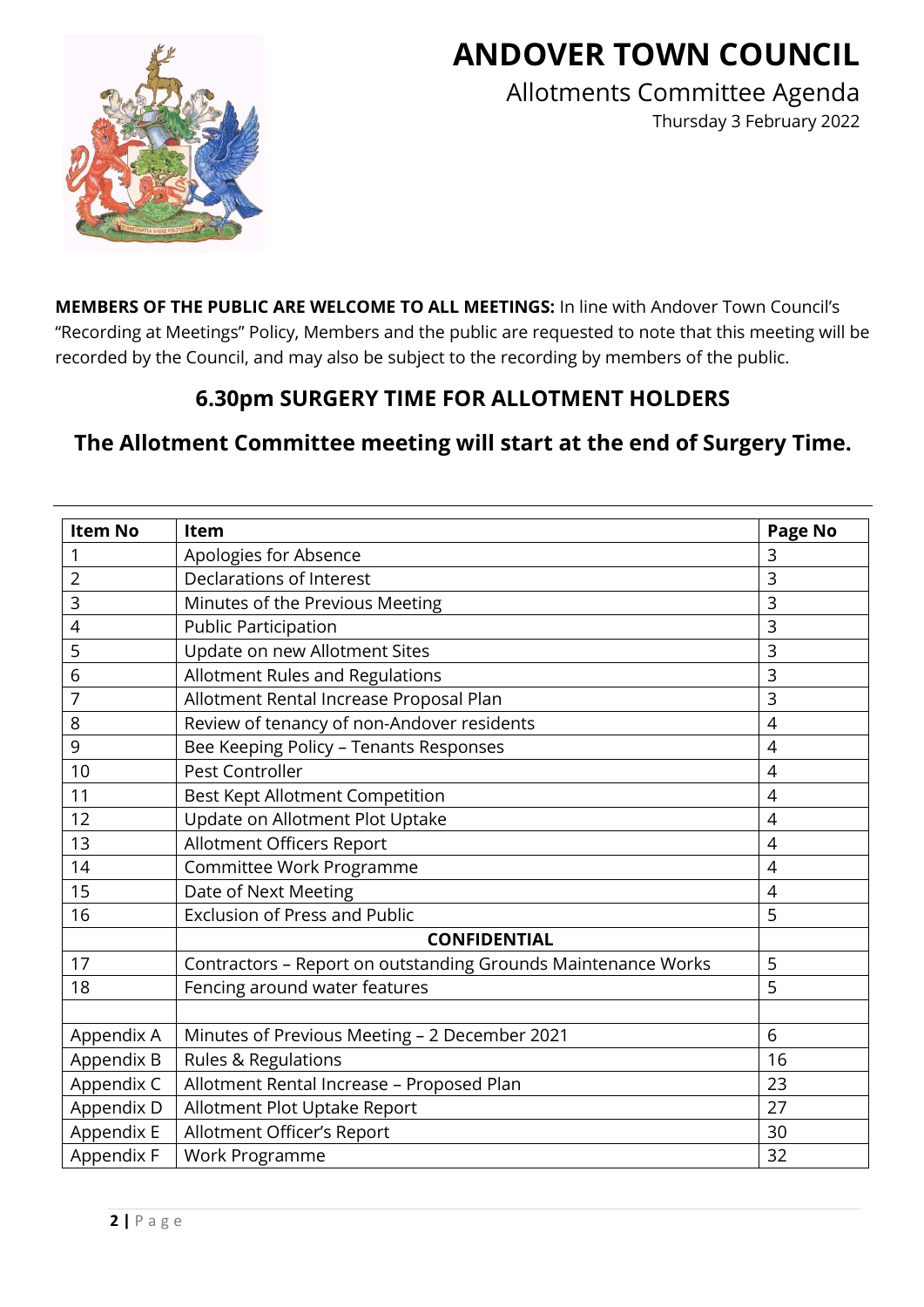# **Item 1: Apologies for Absence**

To **receive** and **accept** apologies for absence.

# **Item 2: Declarations of Interest**

To **receive** and **note** any declarations of interest relevant to the agenda.

### **Item 3: Minutes**

To **agree** the Minutes of the Allotments Committee meeting held on Thursday 2 December 2021 – attached at **Appendix A (Page 6)**

### **Item 4: Public Participation**

There is an opportunity for members of the public to make statements or ask questions on items on the agenda or on other items relevant to the Town to which an answer may be given in the meeting and recorded in the minutes or, if necessary, a written reply will follow, or the questioner will be informed of the appropriate contact details. Each person is limited to 3 minutes and the total amount of time set aside will be 15 minutes.

## **Item 5: Update on new Allotment Sites**

To **note** that Ox Drove Allotments have been fully allocated.

To **note** that both Picket 20 and Saxon Heights sights are now being dealt with by respective legal teams and handover dates are due to be end of March 2022.

To **note** that a site visit for the Saxon Heights allotments is scheduled for 3 February 2022, and a verbal update will be received.

# **Item 6: Allotment Rules & Regulations**

To consider amendments to the current Rules and Regulations and to note that the amendment to the Polytunnel Rules has been included – Rules and Regulations attached at **Appendix B**.

### **Item 7: Allotment Rental increase – Proposal Plan**

To consider an outline proposal plan for the potential increase to allotment rental charges – attached at **Appendix C**.

To **agree** next steps for the report and to **agree** the necessity for an Extraordinary Allotment Meeting to approve plan and procedure due to time sensitivity.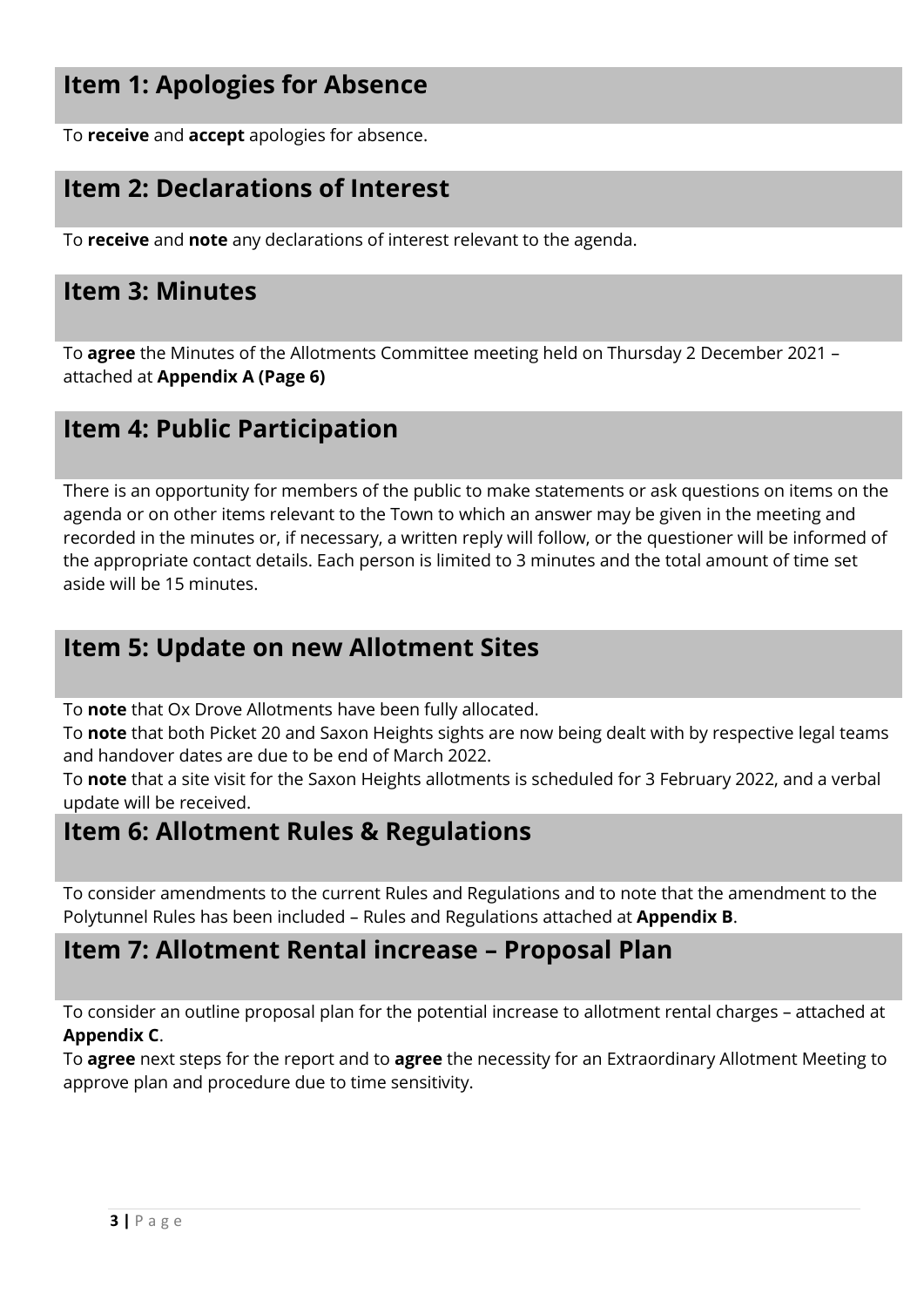# **Item 8: Number of Non-Andover Residents as tenants**

To note that the number of non-Andover residents that are currently tenants, as of 26 January 2022 are: 12.

# **Item 9: Bee Keeping Policy – Tenants Responses**

To note that current there are 3 Bee Keepers across the allotment sites. 2 have responded to Allotment Officers with photographic evidence to show compliance. 1 has not responded.

# **Item 10: Pest Controller**

To note that the Pest Controller has been requested to send detailed reports and is now ensuring that the schedules on the notice boards are kept up to date.

# **Item 11: Best Kept Allotment Competition**

To note that Allotment Officers are making arrangements for the Best Kept Allotment Competition to take place in July 2022. Further details will be reported to a future Allotment Committee meeting.

# **Item 12: Update on Allotment Plot Uptake**

To note a report on current Allotment Plot uptake across all sites – report attached at **Appendix D.** 

# **Item 13: Allotment Officers Report**

To **receive** the Allotment Officer's report – attached at **Appendix E.** 

# **Item 14: Committee Work Programme**

To **receive** the Committee Work Programme and to make additions or amendments as necessary – attached at **Appendix F.** 

# **Item 15: Date of Next Meeting**

Members are requested to **note** the date of the next meeting is **Thursday 7 April 2022** at 6.30pm to be held **at The Lights, Andover**.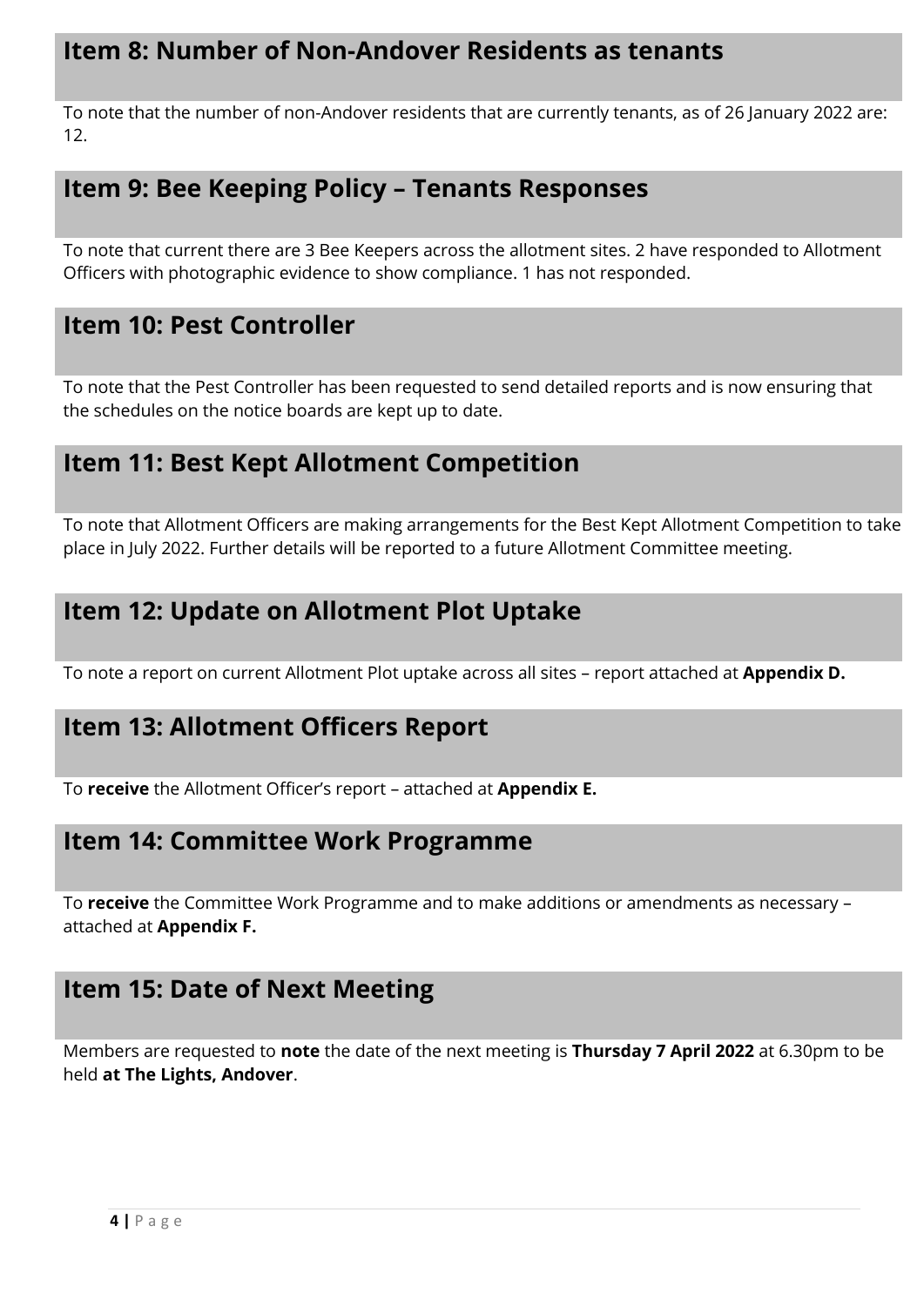# **Item 16: Exclusion of the Press and Public**

To **PASS** a Resolution to exclude the Members of the Press and Public from the Meeting at Agenda Item 17 and 18 due to the contractual confidential nature and general data protection regulations regarding tenants personal information contained in the Items.

# **CONFIDENTIAL ITEMS**

## **Item 17: Contractors**

To **receive** an update on Grounds Maintenance Works across all allotment sites. Report sent under separate cover for Members of the Town Council only.

# **Item 18: Fencing around water features**

To **discuss** Rules and Regulations regarding safety of water features on Allotment Sites in relation to specific allotment plots.

The Chairman of the Committee will close the meeting.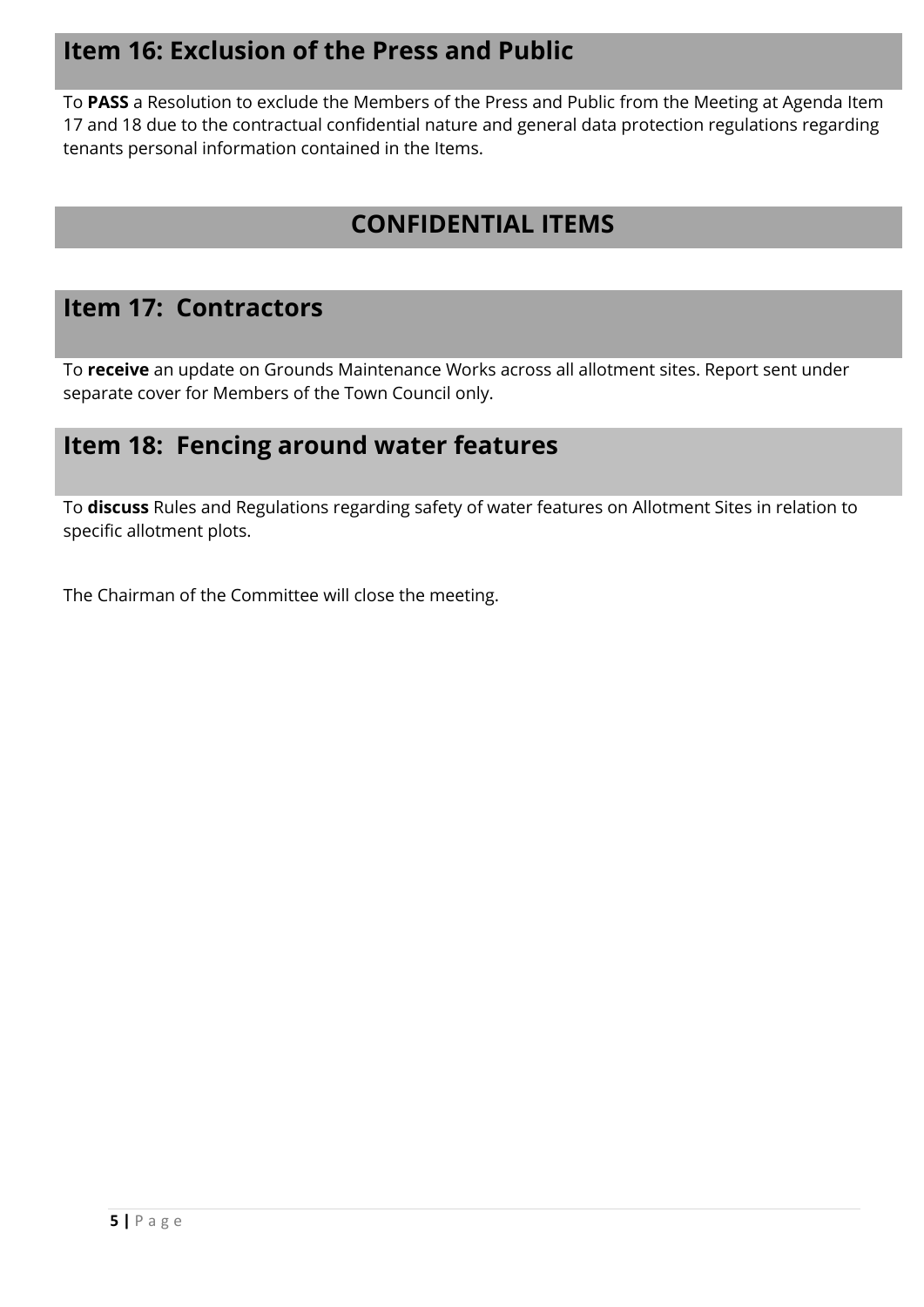# Minutes of Allotments Committee **Surgery**

#### **Time and date**

6.30pm on Thursday 2 December 2021

#### **Place**

The Lights, Andover

Cllr S Waue (P)

Cllr K Hughes (Chairman) (A) Cllr N Long (Vice Chairman) (P) Cllr D Coole (P) Cllr L Gregori (P) Cllr R Hughes (P) Cllr B Long (P)

#### **Officers Present:**

Wendy Coulter (Town Clerk) Tor Warburton (Deputy Clerk) (Taking the notes)

#### **Allotment Wardens Present:**

Mr G Black – Vigo Road Mr D Bolland – Admirals Way Mr Ted Reynolds – The Drove Mr Tim Stockwell – Old Winton Road Ms Marie Simmonds – Barlows Lane

#### **Members of the Public:** Unknown

#### **Allotment Holders Surgery**

In the absence of the Chairman, Councillor K Hughes, the Vice Chairman, Councillor N Long, opened the surgery at 6.30pm and welcomed all attendees.

#### *The notes below are a precis of statements/questions. They are not recorded word for word.*

The Vice Chairman gave his apologies for not being able to carry out personal allotment site visits, due to personal circumstances.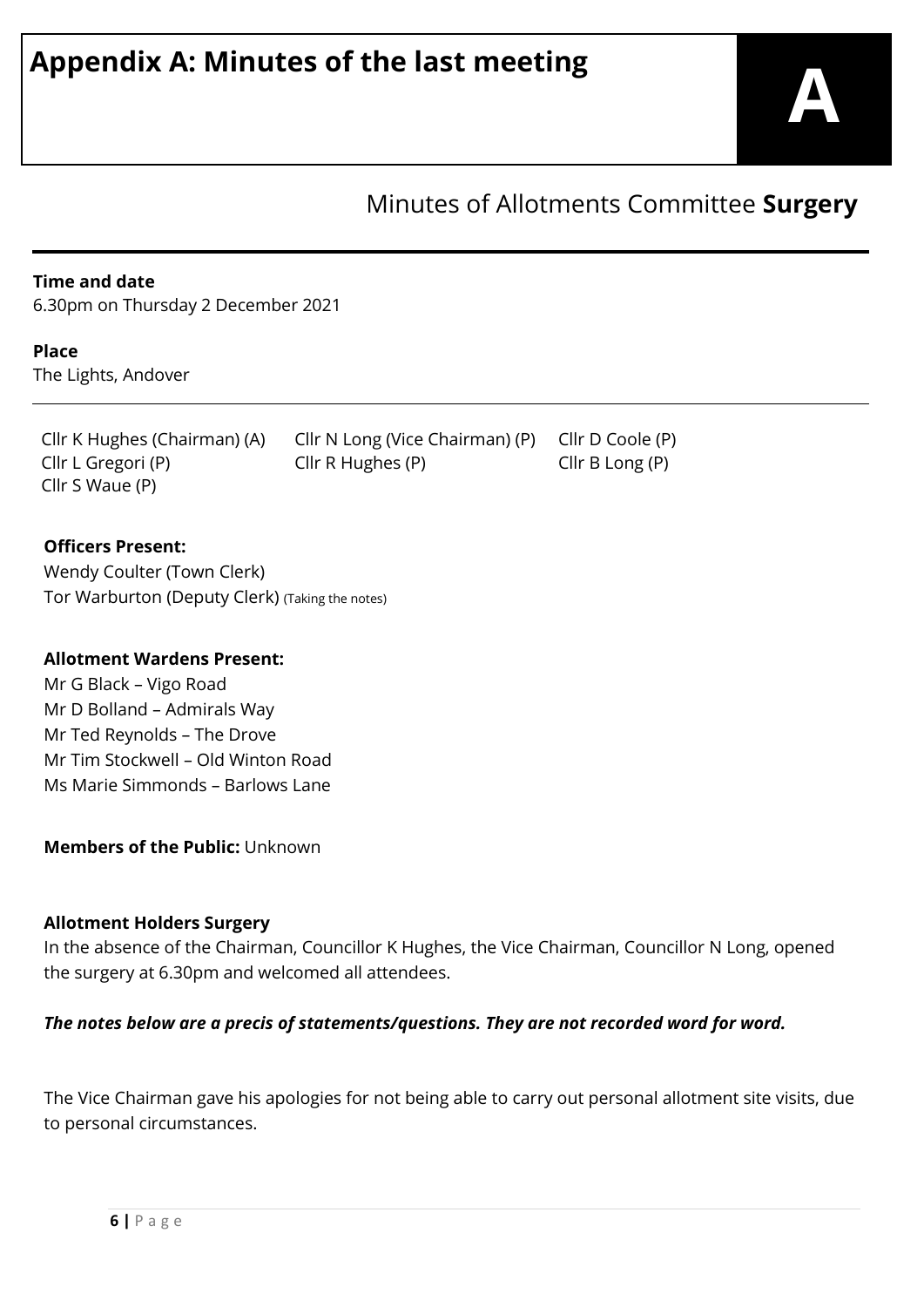#### **The Admirals Way Warden:**

We still have a lot of rubbish that needs removing. The shed by number 12 is falling apart and needs to be taken down.

#### **The Vigo Road Warden:**

There are 4 spare allotments, possibility of 5 later. Non cultivated plots, there are 2 that need a letter. Rubbish still on plot 27B and it's been going on for the last 8 months. Also, there's the hole in the fence, near plots 47A and 47B.

#### **The Drove Warden:**

Two points I'd like to raise.

At the last Town Council Committee meeting, it was more than apparent that the theme was the saving of money and how to recoup savings from past agreements. It was suggested that the tenancy agreement is looked at as not being updated for some time. This will incur costs which are not necessary under the current conditions, as the current ones are not being adhered to. It would be a considerate waste of money and time in updating them.

We have a shed, where the tenant has vacated the plot and has not the time to come and clear the rubbish. Yet, sympathy has reigned and he has been given more time. That's a quarter of the year gone and he has no intention of doing anything, so why haven't the rules been implemented.

My second point is the Warden's report is not mentioned in the Allotment Offices' report. Would it be of interest of how many reports have been received between meetings and what action is taken as a guide. Numbers of reports received during that period and what actions have been taken. i.e., noncultivation, termination and tenancy agreement non-compliant. I feel the wardens are part of the Allotment structure and the reports should be acted upon.

#### **Vice Chairman's Response:**

During this Committee meeting I will be asking that the Rules & Regulations go onto the Committee Work Programme, for it to be updated. Hopefully that will answer some of your questions at a later date.

#### **Councillor L Gregori:**

A very good point has been raised about management information. One of the problems with allotments is that we don't seem to get a lot of management information. The issue of non-cultivated plots, it creates a problem for those people who are cultivating their plots. It also causes a problem for the Council as we have a waiting list for plots.

#### **Vice Chairman's Response:**

Non cultivation will be under the terms and conditions of the tenancy agreements and we can update that at the time we review it.

#### **The Old Winton Road Warden:**

I have two questions:

Has the Council considered having the toilets available for only part of the year, i.e., March to October? Have the Officers of the Town Council had training for the running of allotments?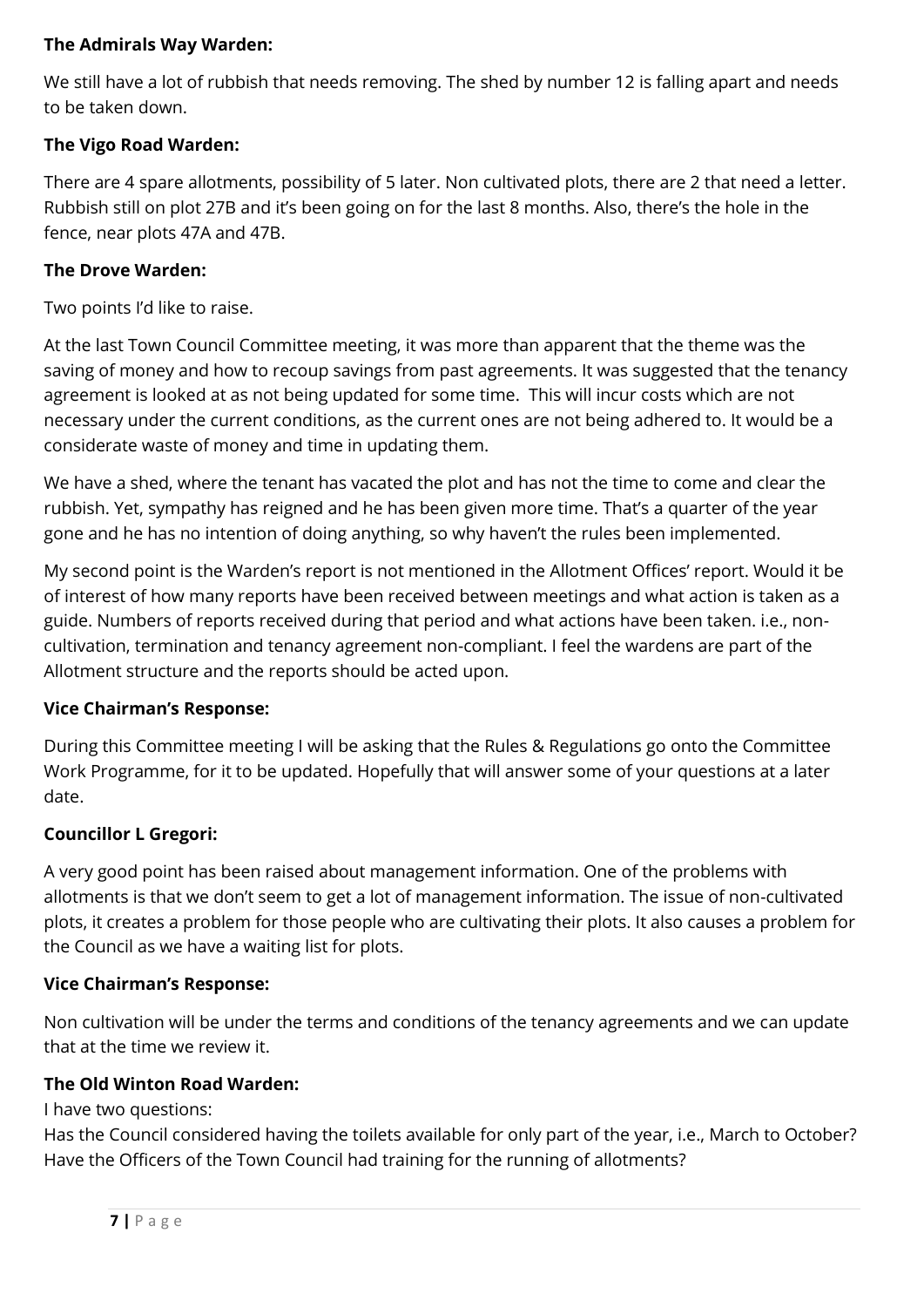The website for the Andover Town Council, is not very informative for plot holders or anybody wanting to take out a plot.

#### **Vice Chairman's Response:**

I recommend we look at Salisbury Council's website as its very informative.

#### **Vigo Road Tenant:**

If you're suggesting a newsletter, for growing tips etc why don't you ask the plot holders from various sites.

#### **Vice chairman's Response:**

Maybe we could add newsletter consideration at the end of the meeting as well.

#### **The Barlows Lane Warden:**

We used to have a newsletter with the previous Allotment officers. They were very good but realistically they were time consuming, as I know the Allotment Officers were very busy. I would like to know what is happening with the contractor? Apparently, we are on the list down at Barlows Lane, to have some vacant plots that badly need attention, plots 23, 24, 72a, 83b. We also have plot 58 but the contractor couldn't find it. If he had my contact number, I could have told him exactly where it was. I think there is an issue with getting the contractors to visit the sites.

#### **Vice Chairman's Response:**

Now that we have those plot numbers, we can try to arrange for someone in the next few months to visit those plots and see what can happen. I'm happy to visit them myself also.

The Vice Chairman closed the surgery at 6.16pm.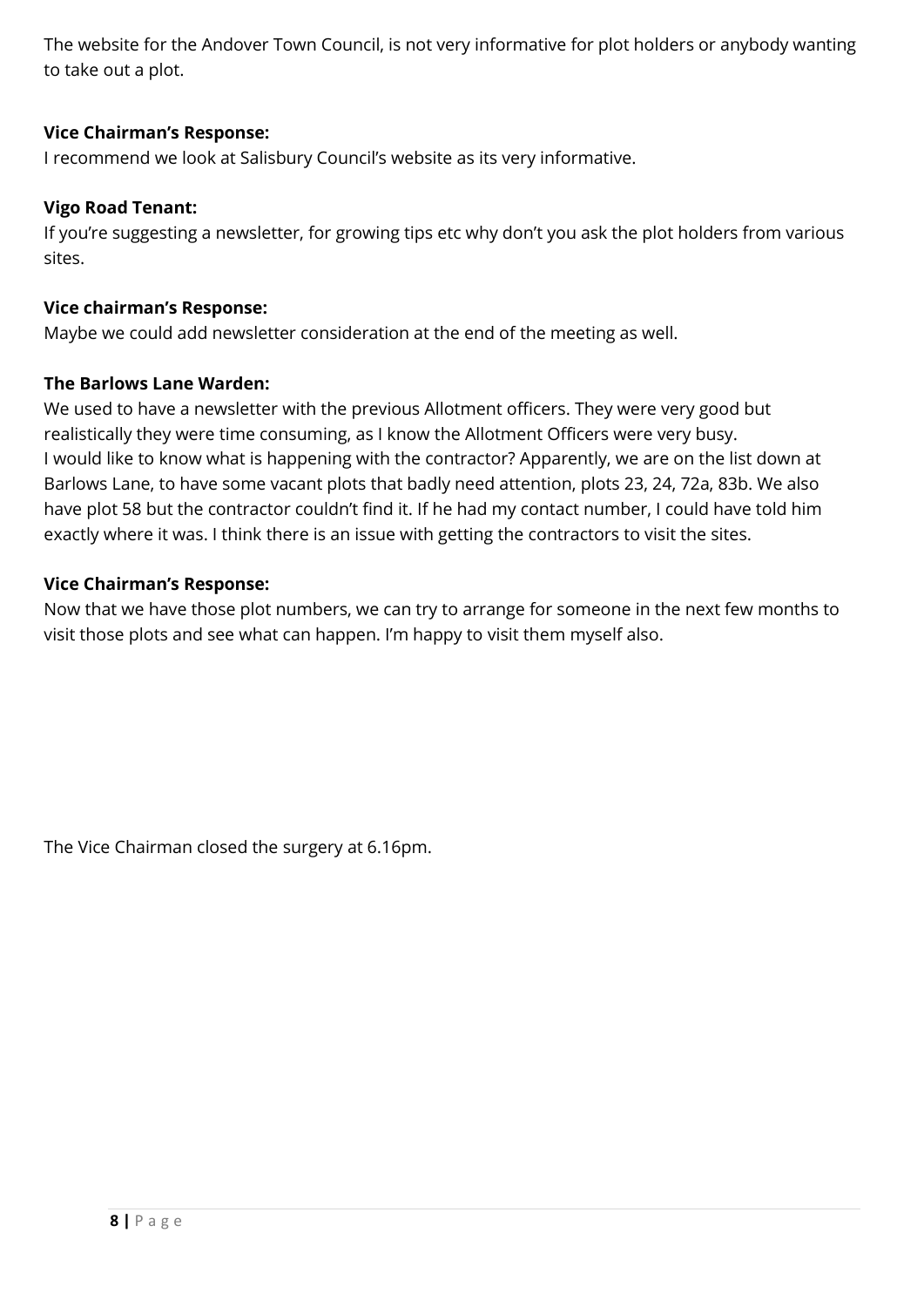

# **ANDOVER TOWN COUNCIL**

Minutes of Allotments Committee

#### **Time and date**

6.17pm on Thursday 2 December 2021

**Place**  The Lights, Andover

Cllr K Hughes (Chairman) (A) Cllr N Long (Vice Chairman) (P) Cllr D Coole (P) Cllr L Gregori (P) Cllr R Hughes (P) Cllr B Long (P) Cllr S Waue (P)

#### **Officers Present:**

Wendy Coulter (Town Clerk) Tor Warburton (Deputy Clerk) (Taking the Minutes)

#### **Allotment Wardens Present:**

Mr G Black – Vigo Road Mr D Bolland – Admirals Way Mr Ted Reynolds – The Drove Mr Tim Stockwell – Old Winton Road Ms Marie Simmonds – Barlows Lane

#### **Members of the Public:** Unknown

#### **AC 042/12/21 APOLOGIES FOR ABSENCE**

Apologies were received and accepted for Councillor K Hughes.

#### **AC 043/12/21 DECLARATIONS OF INTEREST**

There were no Declarations of Interest in relation to any item on the agenda.

#### **AC 044/12/21 MINUTES**

It was proposed by Councillor L Gregori and seconded by Councillor S Waue that the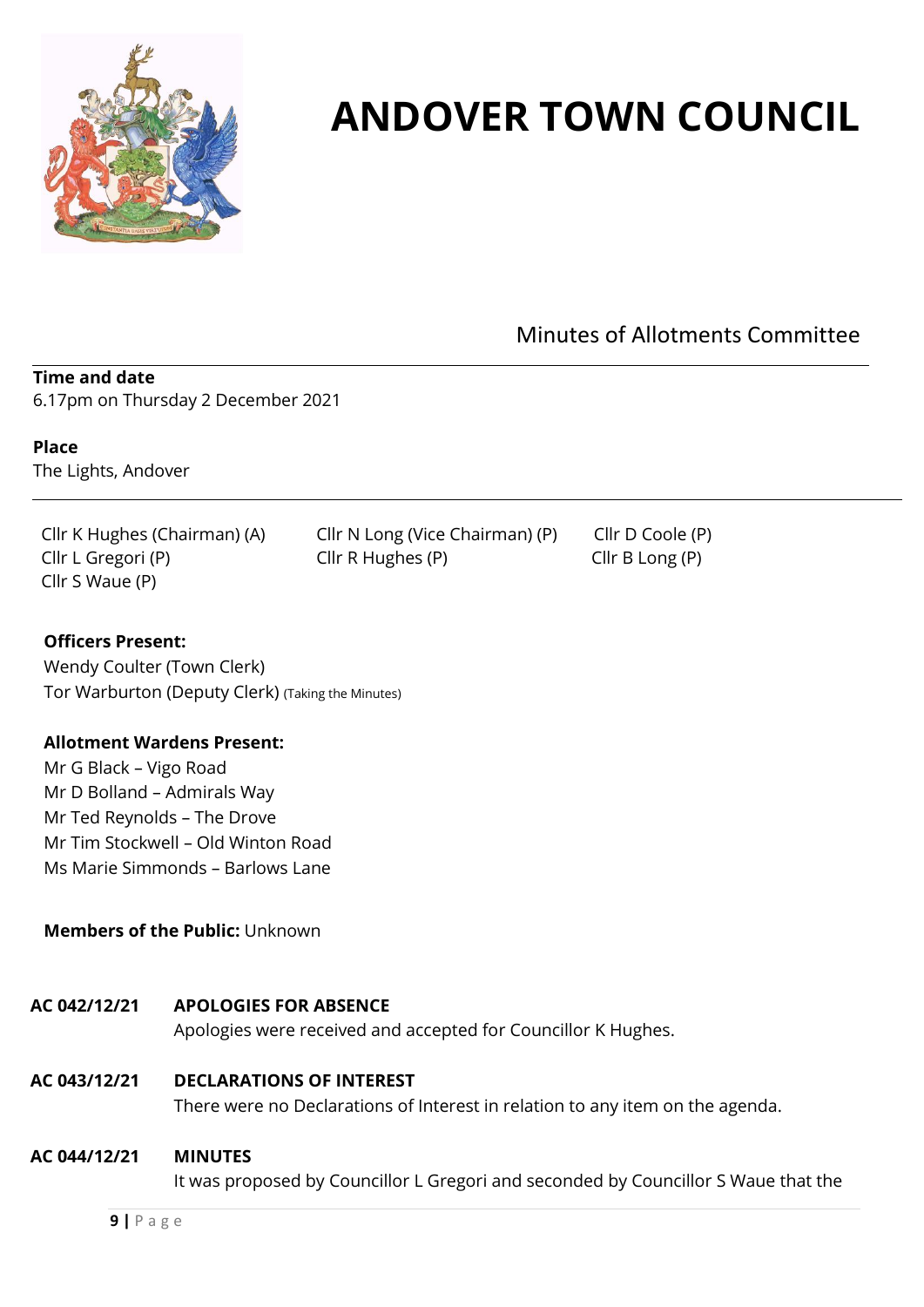Minutes of the Allotment Committee Meeting held on Thursday 4 November 2021 be signed by the Chairman as a correct record.

A vote was taken which was unanimous.

**RESOLVED: That the Minutes of the Allotment Committee Meeting held on Thursday 4 November 2021 be signed by the Chairman as a correct record.**

#### **AC 045/12/21 PUBLIC PARTICIPATION**

*The notes below are a precis of statements/questions. They are not recorded word for word.*

#### **Member of Public 1:**

I read a lot about how allotments and how they are only for around 500 residents, even some Councillors make this very negative remark. No wonder residents complain about money being spent with such an attitude coming out of the Andover Town Council. How about the Andover Town Council put in a more positive spin on the allotments? They could use the line "The allotments we provide are a great resource of the town. They support over 500 families, providing fresh fruit and veg along with improving mental health and lowering the impact of climate change."

#### **Councillor S Waue:**

There are a couple of questions from someone outside the Parish who have family inside the Parish.

- 1. Will more warden involvement in obtaining quotes be a possibility? I read this on page 14 and it may be frustrating for allotment holders, as we had the fence issue in June 2021 and the contractor could not find it.
- 2. It's encouraging that we are going to invite tenders on the website. Will the allotment holders be told about this so they can perhaps encourage trades people to come along and help shimmy things along?

#### **Vice Chairman's response:**

Thank you. I think it is on the agenda tonight where we will be discussing about putting something on the front page of the website, asking people to put their names forward for quotes for work. We will be advertising the work we need, so hopefully we can get people to do some of that work that way.

#### **AC 046/12/21 UPDATE ON OX DROVE ALLOTMENTS**

Members noted the Ox Drove Allotment site was ready for allocation of plots and that Councillor N Long had volunteered to show the potential allotment holder plot, until a warden can be found.

#### **AC 047/12/21 UPDATE ON PICKET TWENTY ALLOTMENTS**

Members noted that handover of the Picket Twenty Allotment site was due to complete in or around the end of February 2022.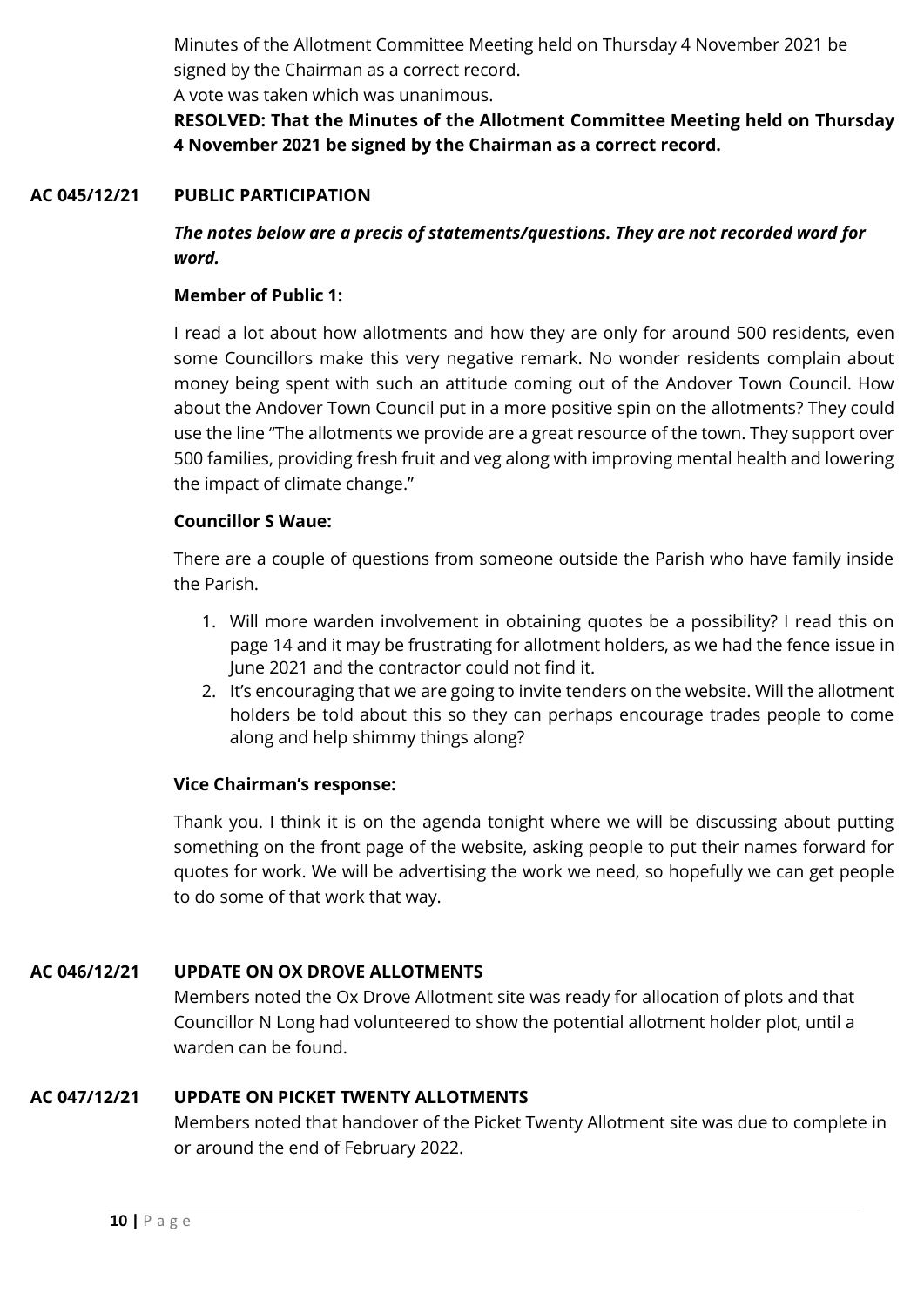#### **AC 048/12/21 UPDATE ON AUGUSTA PARK ALLOTMENTS**

Members noted that Officers and Members had attended the site on 16 November 2021. The site had been cleared. It had been confirmed that the access path down the middle of the plot will be 2 meters wide. Another meeting would be scheduled to see the plots marked out.

#### **AC 049/12/21 UPDATE ON ALLOTMENT PLOT UPTAKE**

Members noted the updated report on the allocation of allotment plots and the waiting lists. It was suggested that going forward the number of eviction notices and noncultivation letters be reported based on per site. It was also noted that the waiting time on the waiting lists had reduced significantly and that plots that have become vacant this year are being rented out to people that have only been on the waiting list in the same year or since the end of 2020. The Vice Chairman expressed his thanks to the Allotment Officer for producing the report.

#### **AC 050/12/21 UPDATE ON WARDENS' MEETINGS**

Members discussed the proposed Wardens Terms of Reference that was drawn up at the last Warden meeting.

An amendment to point 6 was made to include a caveat with the wording "where possible."

A suggestion was made that the honorarium of £50 paid to the wardens on an annual basis, should be increased.

It was proposed by Councillor L Gregori and seconded by Councillor N long that the honorarium of £50 paid to the wardens on an annual basis, be increased to £60 per annum.

A vote was taken:

FOR – 5, AGAINST – 1, ABSTENTIONS – 0

**RESOLVED: That the honorarium of £50 paid to the wardens on an annual basis, be increased to £60 per annum.**

It was proposed by Councillor L Gregori and seconded by B Long that the Terms of Reference for Allotment Wardens, subject to the amendments being made, be accepted. A vote was taken:

FOR – 5, AGAINST - 1, ABSTENTIONS - 0

**RESOLVED: That the Terms of Reference for Allotment Wardens, subject to the amendments being made, be accepted.**

#### **AC 051/12/21 RULES AND REGULATIONS (POLY TUNNELS)**

Members considered some suggested wording for the Rules and Regulations regarding polytunnels.

An amendment to the last paragraph of section 3.6 Buildings was suggested, to read as, "In the event of exceptional weather conditions tenants are expected to make sure that any buildings on their plots are made secure. They should not be constructed using hazardous material (e.g. asbestos)."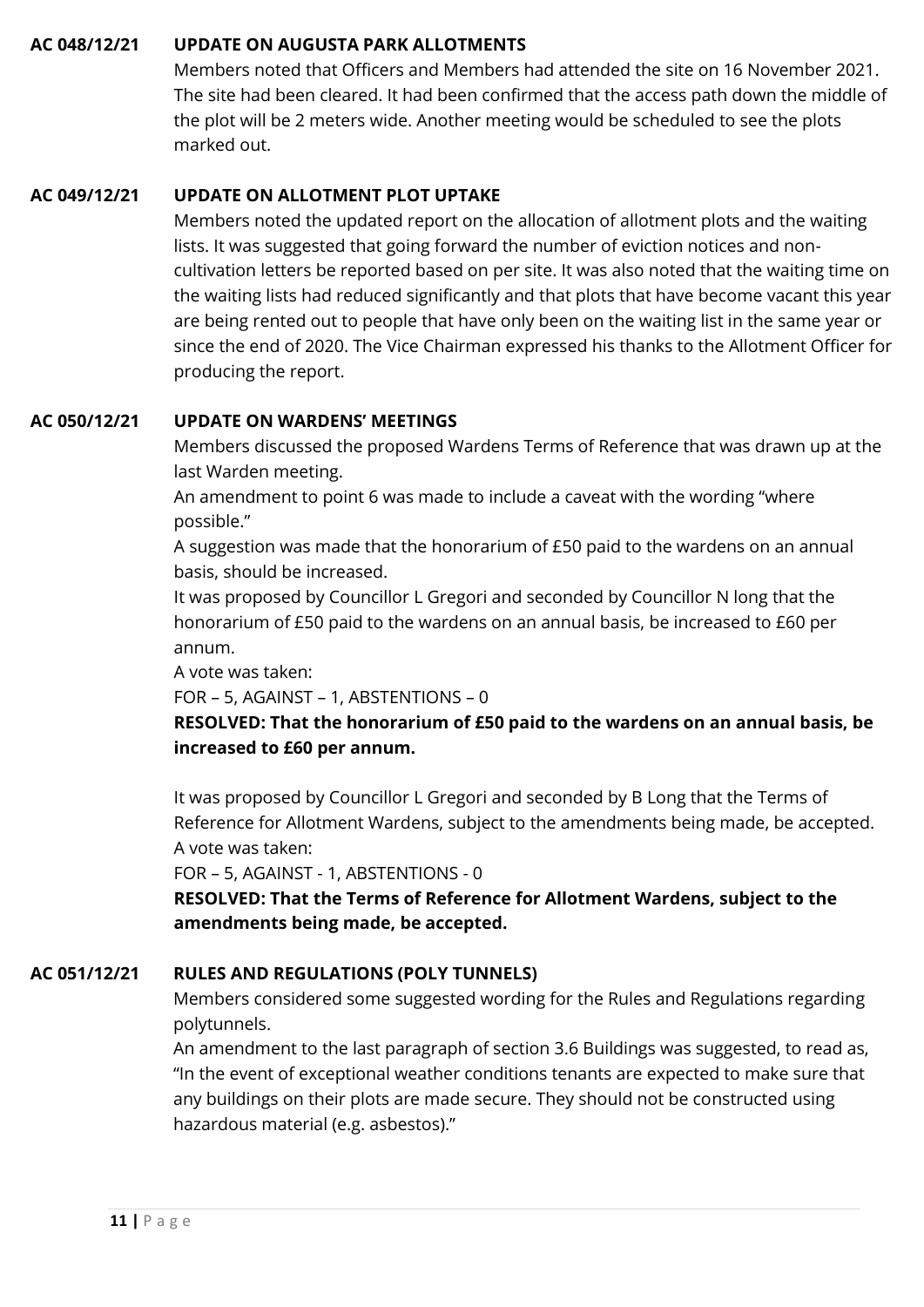A member of the public requested to ask a question.

It was proposed by Councillor N Long and seconded by Councillor S Waue that the Standing Orders be suspended.

A vote was taken which was unanimous.

#### **RESOLVED: That the Standing Orders be suspended.**

The Member of public asked the Members of the Allotment Committee, how did they propose to police the Rules & Regulations on polytunnels, as there were many different ways of fixing them to the ground. What will the Town Council accept?

The Vice Chairman advised that sensible precautions would need to be taken, particularly when securing the polytunnel into the ground. Most polytunnels come with legs that would be dug into the ground, the plastic would be dug into a trench and you have stool pins which go over the bars to hold them down.

Vigo Road Warden advised that summer would be the best time of the year to erect a polytunnel, due to the ability to stretch and pull them with the sun's heat on them.

It was proposed by Councillor N Long and seconded by Councillor S Waue that Standing Orders be reinstated.

A vote was taken which was unanimous.

**RESOLVED: That Standing Orders be reinstated.**

Members agreed that the key factor was ensuring that tenants understood exactly what they were liable for.

A suggestion was made to send the updated Rules and Regulations for polytunnels out to the allotment holders. Officers advised that to minimise costs, a notice could be put on the noticeboard and an email could be sent out for clarification purposes, pointing the reader to the Town Council website.

It was proposed by Councillor B Long and seconded by Councillor L Gregori that the Rules and Regulations for the polytunnels subject to the amendments being made, be accepted and approved.

A vote was taken which was unanimous.

**RESOLVED: That the Rules and Regulations for the polytunnels subject to the amendments being made, be accepted and approved.**

#### **AC 052/12/21 ALLOTMENT PRICE INCREASE 2023**

Members considered increasing the allotment rental for the invoice year 2023, which would be included in the budget for 2023-2024. Members were also reminded that the Town Council was legally required to give 1 years notice of price increases from the annual invoice date.

A point was raised that the current Allotment Rules and Regulations state only 28 days' notice was required. The Vice Chairman asked the Proper Officer to clarify this point. The Proper Officer clarified that the Allotments Act of 1922 stated that as the landlord, the Town Council can give notice to quit at 12 months. The law also states that the tenant has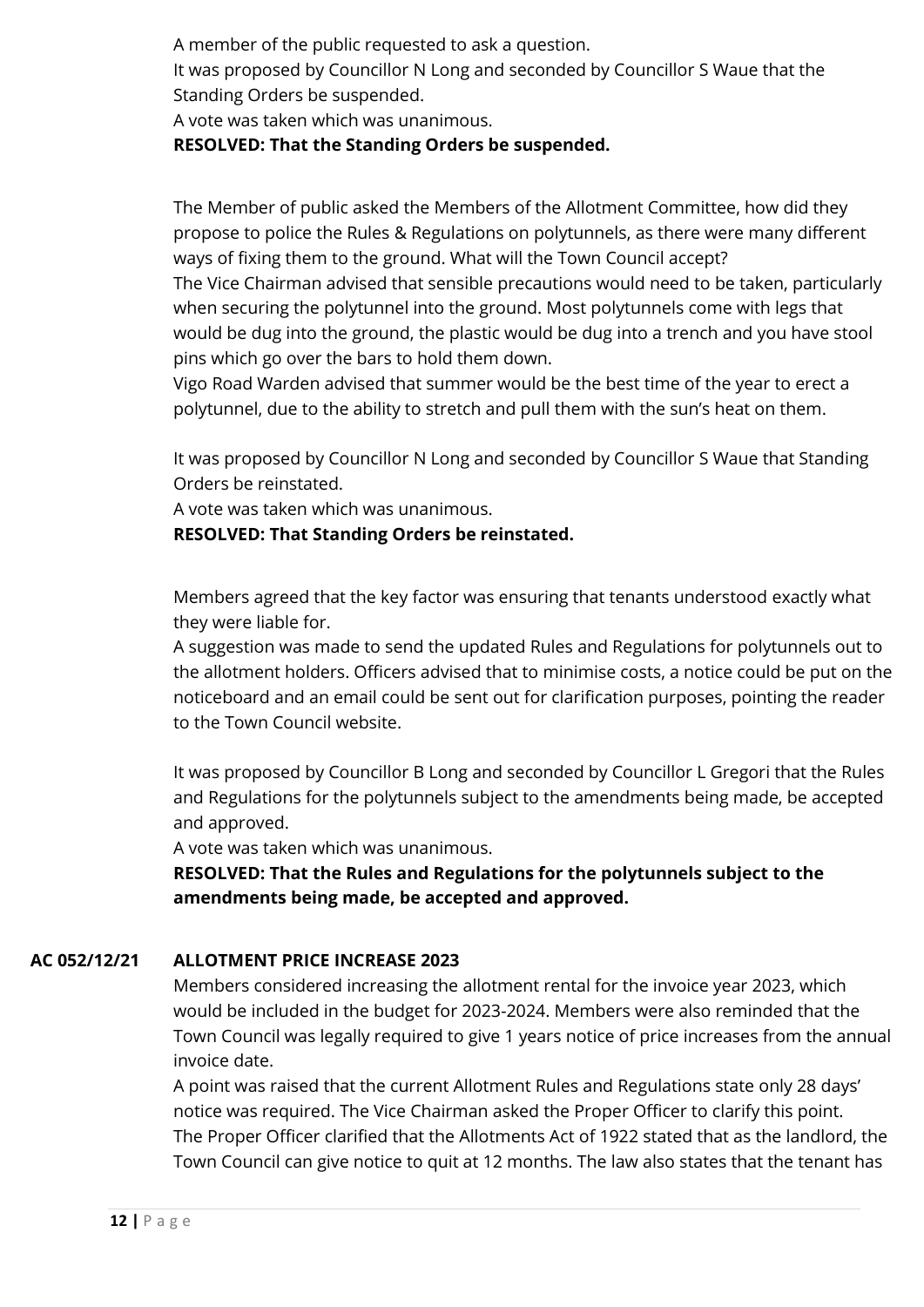to agree the increase in the price. If they have to agree that, they have to be given the opportunity to end their tenancy and the Town Council would have to agree a new tenancy with them. If it stated that that tenancy was for a year, then that meant the Town Council would have to give the tenant a years' notice.

A suggestion was made of a 10% increase, taking into consideration inflation and contractor costs. Members were also reminded of other factors that could influence the increase percentage, which included less toilet facilities, reduction in grass cutting frequency and pest control. Members were reminded that the allotment tenants must be consulted with prior to any increase in tenancy fees. It was agreed that Officers would initiate a consultation process.

It was proposed by Councillor N Long and seconded by Councillor R Hughes that to delegate Officers to construct a process for managing allotment rent increases moving forward.

A vote was taken which was unanimous.

#### **RESOLVED: That to delegate Officers to construct a process for managing allotment rent increases moving forward.**

Members continued the discussion of the percentage of allotment price increase. It was commented that in 11 years there had been a 26% increase in prices overall and that a 10% increase could be considered as a starting point.

It was proposed by Councillor L Gregori and seconded by Councillor R Hughes that as placeholder for the 3-year Budgets, an annual increase of 10% on the allotments be put in from invoice year 2023 onwards.

A vote was taken:

FOR – 5, AGAINST - 1, ABSTENTIONS - 0

**RESOLVED: That as placeholder for the 3-year Budgets, an annual increase of 10% on the allotments be put in from invoice year 2023 onwards.**

#### **AC 053/12/21 PADLOCKS FOR EACH SITE WITH SEPARATE KEYS**

It was noted that the agenda incorrectly showed costings to replace the combination locks on all the Allotment sites. It should have included the 3 new Allotment sites only. It was felt this item required revisiting.

It was proposed by Councillor D Coole and seconded by Councillor S Waue that Officers look at the specifications for the 3 padlocks for the new sites with full costings and include time management and present a report at a future Allotment Committee meeting. A vote was taken which was unanimous.

**RESOLVED: That Officers look at the specifications for the 3 padlocks for the new sites with full costings and include time management and present a report at a future Allotment Committee meeting.**

#### **AC 054/12/21 ALLOTMENT OFFICERS REPORT**

Members noted the Officers' report. Councillor L Gregori gave his thanks to the Officers for the report.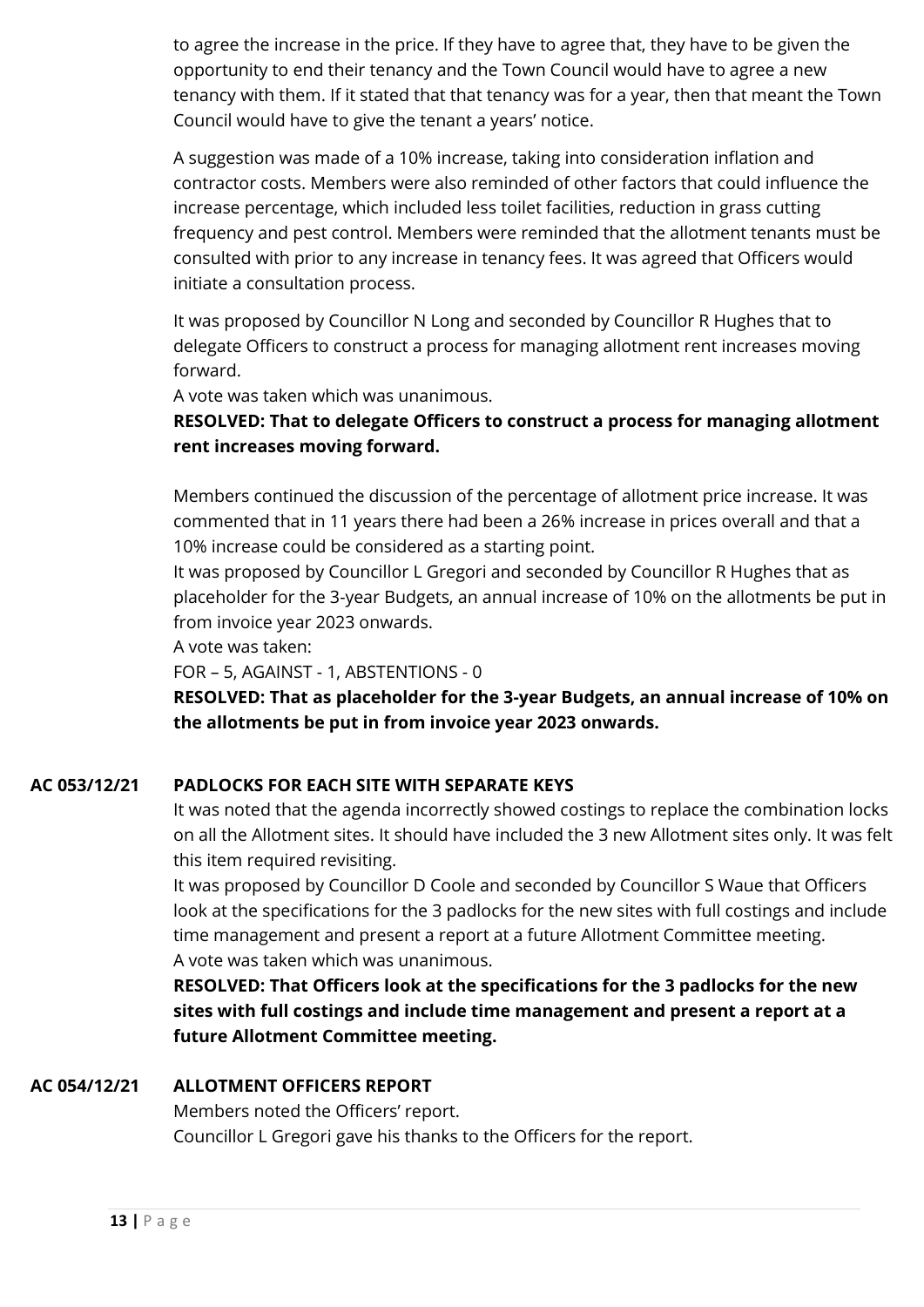#### **AC 055/12/21 COMMITTEE WORK PROGRAMME**

The following items were requested to be added to the Committee Work Programme:

- To review the tenancy of non-Andover residents
- Allotment Rules and Regulations
- Best Kept Allotment Competition
- Bee Keeping Policy Tenants response
- Toilets Survey
- Rent Increase proposal update
- Pest Controller

#### **AC 056/12/21 DATE OF THE NEXT MEETING**

Members noted that the next Allotment Committee meeting would take place on **Thursday 3 February 2022**, at **The Lights, Andover,** starting at **6.30pm.**

#### **AC 057/12/21 EXCLUSION OF THE PRESS AND PUBLIC**

It was proposed by Councillor B Long and seconded by Councillor R Hughes that the Members of the Press and Public be excluded from the Meeting at Agenda Items 17 & 18 due to the confidential nature of the Items regarding contractual information and Confidential Staffing matters, Ref Section 11 of LG & HA 1989. A vote was taken which was unanimous.

**RESOLVED: That the Members of the Press and Public be excluded from the Meeting at Agenda Items 17 & 18 due to the confidential nature of the Items regarding contractual information and Confidential Staffing matters, Ref Section 11 of LG & HA 1989.**

#### **CONFIDENTIAL**

#### **AC 058/12/21 CONTRACTORS**

#### **Andover Town Website 'Contracts section':**

It was proposed by Councillor B Long and seconded by Councillor D Coole that the quote of £255 + VAT to create a section on the front page of the Andover Town Council website and social media to publicise work needed and to invite quotes, be accepted. A vote was taken which was unanimous.

**RESOLVED: That the quote of £255 + VAT to create a section on the front page of the Andover Town Council website and social media to publicise work needed and to invite quotes, be accepted.**

#### **Pest Control:**

It was proposed by Councillor B long and seconded by Councillor N Long that Officers continue investigating potential new Pest Controllers and to ensure reports are being received from the current Pest Controller.

A vote was taken which was unanimous.

**RESOLVED: That Officers continue investigating potential new Pest Controllers and to ensure reports are being received from the current Pest Controller.**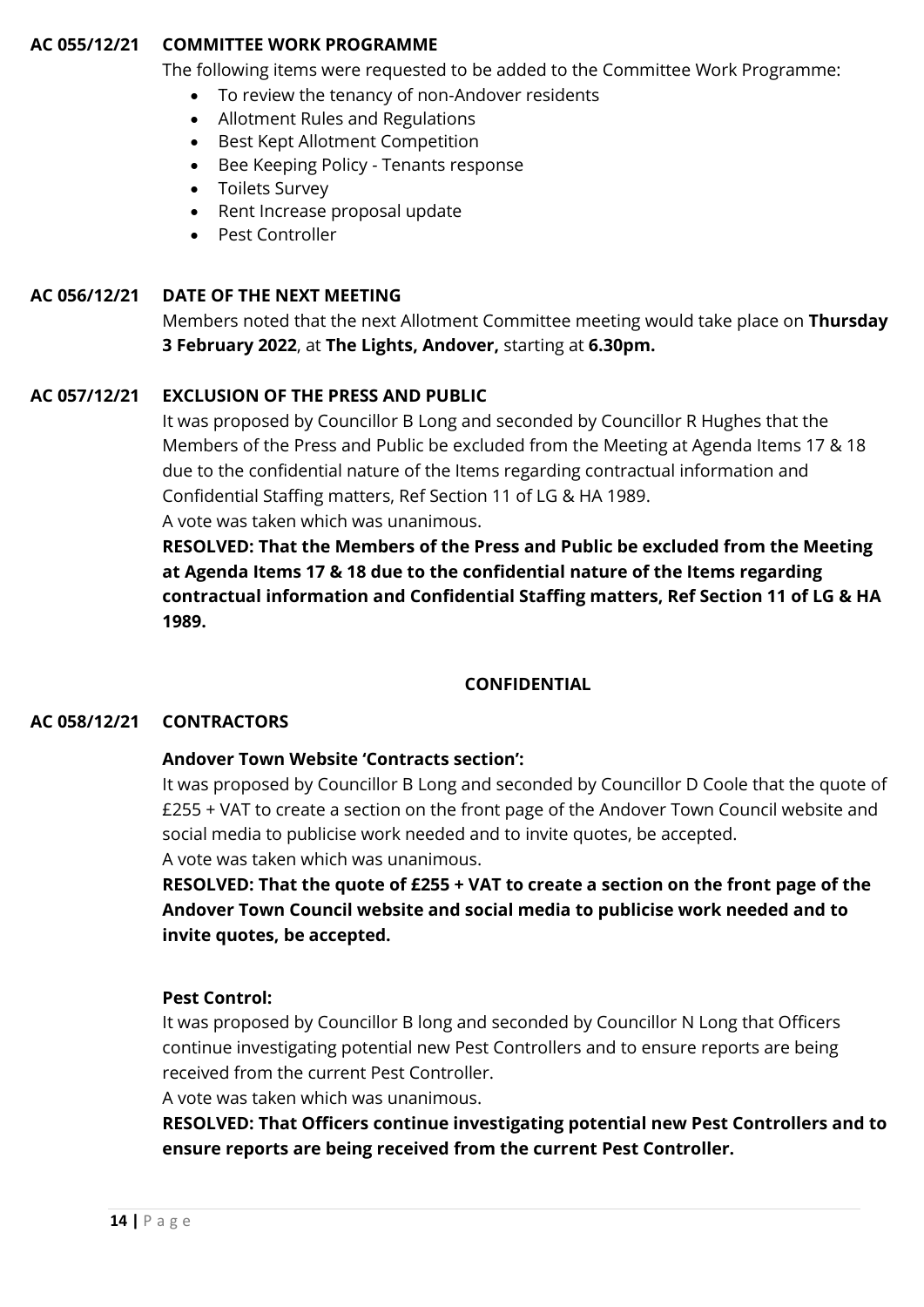It was proposed by Councillor D Coole and seconded by Councillor S Waue that Standing Orders be suspended.

A vote was taken which was unanimous.

#### **RESOLVED: That Standing Orders be suspended.**

#### **Work Schedule:**

It was requested that it be minuted that Officers did approach several maintenance contractors for quotes for the required works.

It was proposed by Councillor S Waue and seconded by Councillor B Long that under delegated authority, Officers proceed with the works schedule.

A vote was taken which was unanimous.

**RESOLVED: That under delegated authority, Officers proceed with the works schedule.**

#### **AC 059/12/21 STAFFING MATTERS**

Members received a verbal update on Staffing matters.

The Chairman closed the meeting at **8.35pm.**

Chairman Date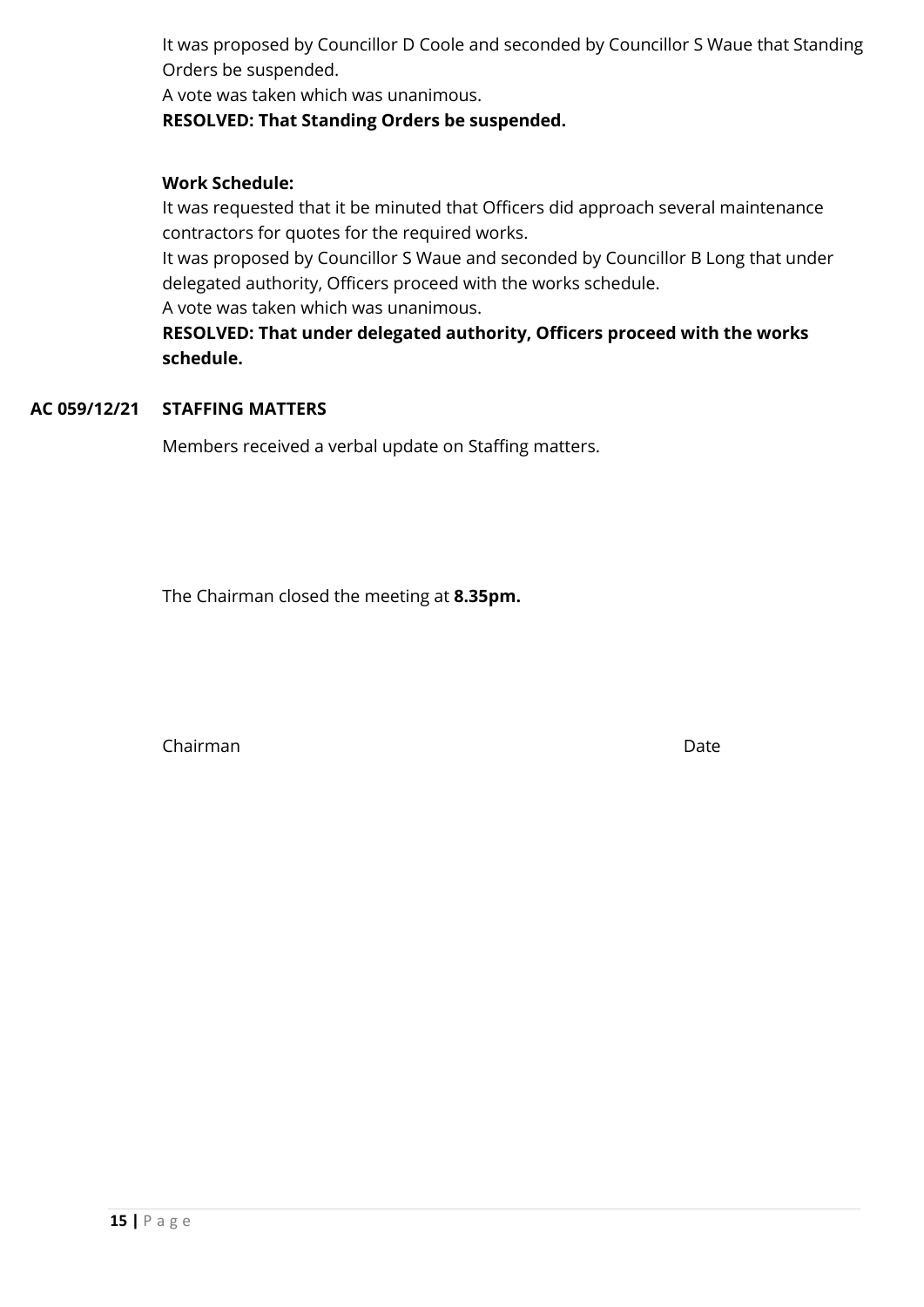# **Appendix B: Rules & Regulations**

# ANDOVER TOWN COUNCIL

First Floor Offices, 68B High Street, Andover. Hampshire SP10 1NG Tel No: 01264 335592 Email: [allotmentofficer1@andovertc.co.uk](mailto:allotmentofficer1@andovertc.co.uk) o[r allotmentofficer2@andovertc.co.uk](mailto:allotmentofficer2@andovertc.co.uk) Website: www.andover-tc.gov.uk

# Rules and Regulations for Allotment Tenants

These Rules and Regulations replace any existing Rules and Regulations and the Council reserves the right from time to time to revise them or update these Rules and Regulations and to send to you a copy of the revised or updated rules which will then replace these Rules and Regulations.

(Issue 8.V3 – January 2022)

| $\mathbf{1}$ . | <b>Introduction</b>                                                                                                 |                                                                                                                  |  |  |  |
|----------------|---------------------------------------------------------------------------------------------------------------------|------------------------------------------------------------------------------------------------------------------|--|--|--|
|                | You will only be eligible for an Allotment if you are living in the Andover Parish as set out in Allotment Act 1908 |                                                                                                                  |  |  |  |
|                | (section 23 (1)                                                                                                     |                                                                                                                  |  |  |  |
|                | These rules are made pursuant to The Small Holdings and Allotment Act 1908 and the Allotment Acts of 1922 to        |                                                                                                                  |  |  |  |
|                |                                                                                                                     | 1950 and apply to all rented allotment gardens owned by Andover Town Council                                     |  |  |  |
|                |                                                                                                                     |                                                                                                                  |  |  |  |
| 2.             | <b>Definitions</b>                                                                                                  |                                                                                                                  |  |  |  |
|                | 2.1<br>Allotment Officer - The nominated member of staff from the Council responsible for the management            |                                                                                                                  |  |  |  |
|                |                                                                                                                     | of the Allotment Sites on behalf of the Council                                                                  |  |  |  |
|                | Allotment Plot - the area named on the Tenancy Agreement<br>2.2                                                     |                                                                                                                  |  |  |  |
|                | 2.3                                                                                                                 | Annual Rent - the annual rent payable by the Tenant to the Council for the cost of the Allotment Site to         |  |  |  |
|                | be paid from the 1 <sup>st</sup> September.                                                                         |                                                                                                                  |  |  |  |
|                | 2.4                                                                                                                 | Association Representative - Volunteers who form an allotment association. They act in the interests             |  |  |  |
|                |                                                                                                                     | of and on behalf of tenants for all matters relating to a particular allotment site and its upkeep and           |  |  |  |
|                |                                                                                                                     | development.                                                                                                     |  |  |  |
|                | 2.5                                                                                                                 | Buildings - that are considered acceptable are sheds, greenhouse, polytunnels.                                   |  |  |  |
|                | 2.6                                                                                                                 | <b>Council - Andover Town Council</b>                                                                            |  |  |  |
|                | 2.7                                                                                                                 | <b>Cultivated</b> – the Allotment Plot is planted with crops, seeded or fully prepared for planting or for seeds |  |  |  |
|                |                                                                                                                     | to be sown.                                                                                                      |  |  |  |
|                | 2.8                                                                                                                 | Livestock - bees, chickens & rabbits.                                                                            |  |  |  |
|                | 2.9                                                                                                                 | <b>Rules - Rules and Regulations</b>                                                                             |  |  |  |
|                | 2.10                                                                                                                | Tenancy Agreement - A legally binding written document which records the terms and conditions of                 |  |  |  |
|                |                                                                                                                     | letting a particular Allotment Plot to an individual Tenant.                                                     |  |  |  |
|                | 2.11                                                                                                                | Tenant - a person who holds an agreement for the tenancy of the Allotment Plot                                   |  |  |  |
|                | 2.12                                                                                                                | Specialist Service - Qualified Trades people                                                                     |  |  |  |
|                | 2.13                                                                                                                | Uncultivated - either fully or partially overgrown or unused, weed or grass is prevalent, insufficient or        |  |  |  |
|                |                                                                                                                     | no crop planting is present and no effort has been made to keep the Allotment Plot clear and tidy                |  |  |  |
|                | 2.14                                                                                                                | Vermin - rats and swarming wasps.                                                                                |  |  |  |
|                | 2.15                                                                                                                | Warden - represents Tenants on a specific Allotment Site.                                                        |  |  |  |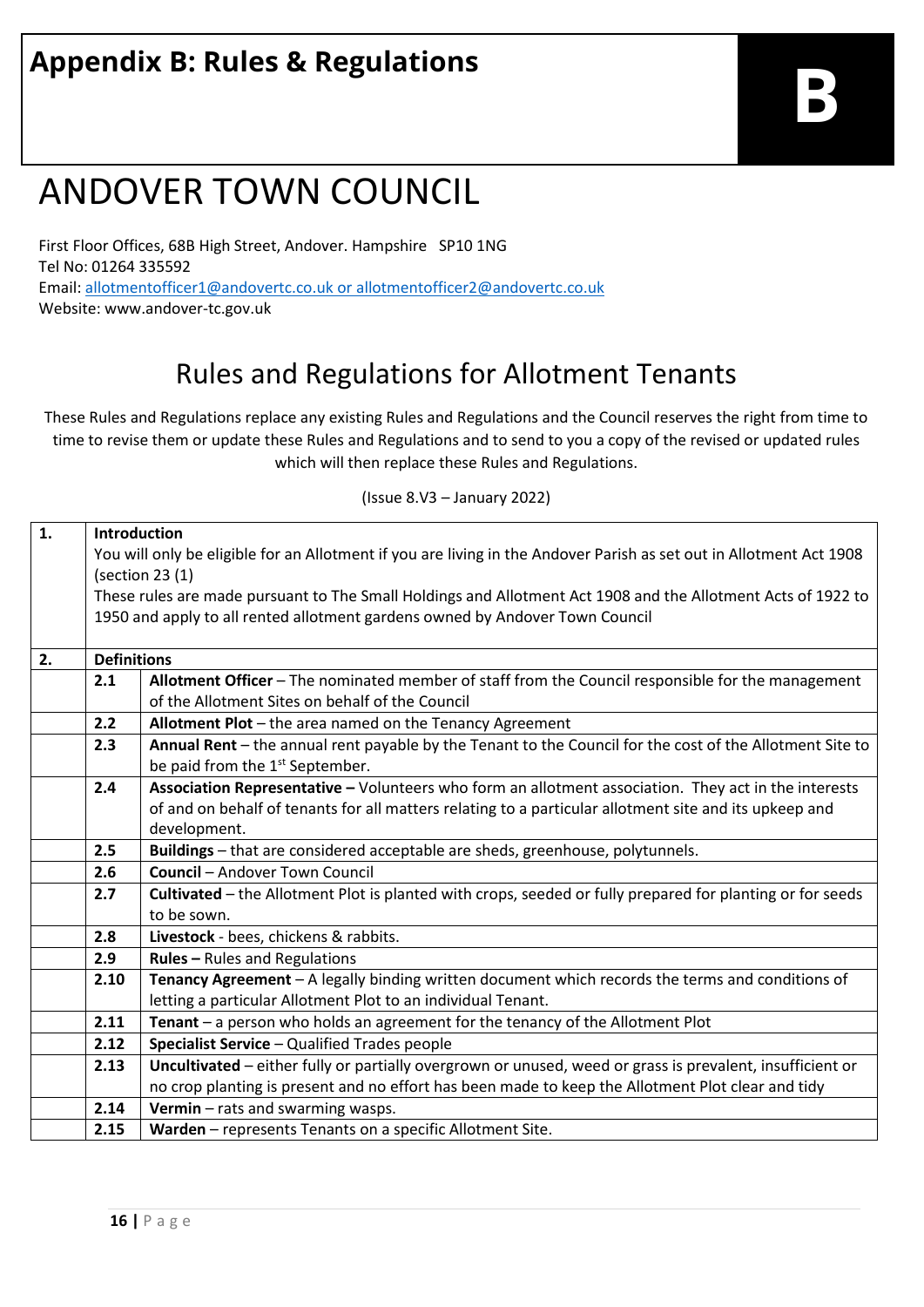| 3. | <b>Rules and Regulations for Allotment Plot</b>                                                                                                                                                                                                                 |                                                                                                                                                                                                                                                                                                                                                                                                                                                                                                                                                                                                                                                                                                                                                                                                                                                                                                                                                                                                                                                                                                                                                                                                                                                                                                                                                                                                                                                                           |  |  |
|----|-----------------------------------------------------------------------------------------------------------------------------------------------------------------------------------------------------------------------------------------------------------------|---------------------------------------------------------------------------------------------------------------------------------------------------------------------------------------------------------------------------------------------------------------------------------------------------------------------------------------------------------------------------------------------------------------------------------------------------------------------------------------------------------------------------------------------------------------------------------------------------------------------------------------------------------------------------------------------------------------------------------------------------------------------------------------------------------------------------------------------------------------------------------------------------------------------------------------------------------------------------------------------------------------------------------------------------------------------------------------------------------------------------------------------------------------------------------------------------------------------------------------------------------------------------------------------------------------------------------------------------------------------------------------------------------------------------------------------------------------------------|--|--|
|    | By signing the Tenancy Agreement, the Tenant of the Allotment Plot agrees to observe all the Rules below. To<br>observe and fully comply with all enactments statutory instrument local parochial or other byelaws orders or<br>regulations affecting the plot. |                                                                                                                                                                                                                                                                                                                                                                                                                                                                                                                                                                                                                                                                                                                                                                                                                                                                                                                                                                                                                                                                                                                                                                                                                                                                                                                                                                                                                                                                           |  |  |
|    | Failure to abide by the Rules will result in termination of the Tenancy Agreement.                                                                                                                                                                              |                                                                                                                                                                                                                                                                                                                                                                                                                                                                                                                                                                                                                                                                                                                                                                                                                                                                                                                                                                                                                                                                                                                                                                                                                                                                                                                                                                                                                                                                           |  |  |
|    | 3.1<br><b>Annual Rent and Tenancy Agreement</b>                                                                                                                                                                                                                 |                                                                                                                                                                                                                                                                                                                                                                                                                                                                                                                                                                                                                                                                                                                                                                                                                                                                                                                                                                                                                                                                                                                                                                                                                                                                                                                                                                                                                                                                           |  |  |
|    |                                                                                                                                                                                                                                                                 | To pay the Annual Rent for an Allotment Plot in full in one annual payment, within 28 days of<br>$\bullet$<br>receipt of an invoice from the Council in accordance with the Tenancy Agreement<br>Refunds of Annual Rent will not be offered under any circumstances.<br>٠<br>The Council reserves the right to amend the amount or rent payable. If they do so then the<br>$\bullet$<br>Council will give you 28 written days' notice, prior to the 1 <sup>st</sup> September, of the amount of the<br>increased rent.<br>Occupancy of the Allotment Plot will only be permitted once payment has been received and                                                                                                                                                                                                                                                                                                                                                                                                                                                                                                                                                                                                                                                                                                                                                                                                                                                       |  |  |
|    |                                                                                                                                                                                                                                                                 | Tenancy Agreement signed.                                                                                                                                                                                                                                                                                                                                                                                                                                                                                                                                                                                                                                                                                                                                                                                                                                                                                                                                                                                                                                                                                                                                                                                                                                                                                                                                                                                                                                                 |  |  |
|    | 3.2                                                                                                                                                                                                                                                             | <b>Alienation</b><br>Not to sub-let, assign or part with the possession of the Allotment Plot or any part of it without<br>$\bullet$<br>the prior written consent of the Council. For the purposes of clarification, a transfer of the<br>tenancy falls within this paragraph and is prohibited. The Council may provide prior written<br>approval for a Tenant to have a co-worker under conditions set by the Council, however this<br>cannot be paid work.<br>Joint Tenancy may be permitted at the discretion of the Town Council.                                                                                                                                                                                                                                                                                                                                                                                                                                                                                                                                                                                                                                                                                                                                                                                                                                                                                                                                    |  |  |
|    | 3.3                                                                                                                                                                                                                                                             | <b>Barbed Wire</b>                                                                                                                                                                                                                                                                                                                                                                                                                                                                                                                                                                                                                                                                                                                                                                                                                                                                                                                                                                                                                                                                                                                                                                                                                                                                                                                                                                                                                                                        |  |  |
|    |                                                                                                                                                                                                                                                                 | Barbed wire or similar must not be brought on the Allotment Plot or Allotment Site.                                                                                                                                                                                                                                                                                                                                                                                                                                                                                                                                                                                                                                                                                                                                                                                                                                                                                                                                                                                                                                                                                                                                                                                                                                                                                                                                                                                       |  |  |
|    | 3.4                                                                                                                                                                                                                                                             | <b>Beekeeping</b>                                                                                                                                                                                                                                                                                                                                                                                                                                                                                                                                                                                                                                                                                                                                                                                                                                                                                                                                                                                                                                                                                                                                                                                                                                                                                                                                                                                                                                                         |  |  |
|    |                                                                                                                                                                                                                                                                 | No bees to be kept on the Allotment Plot unless prior written approval is given from the                                                                                                                                                                                                                                                                                                                                                                                                                                                                                                                                                                                                                                                                                                                                                                                                                                                                                                                                                                                                                                                                                                                                                                                                                                                                                                                                                                                  |  |  |
|    |                                                                                                                                                                                                                                                                 | Council.                                                                                                                                                                                                                                                                                                                                                                                                                                                                                                                                                                                                                                                                                                                                                                                                                                                                                                                                                                                                                                                                                                                                                                                                                                                                                                                                                                                                                                                                  |  |  |
|    | <b>Bonfires/Incinerators</b><br>3.5                                                                                                                                                                                                                             |                                                                                                                                                                                                                                                                                                                                                                                                                                                                                                                                                                                                                                                                                                                                                                                                                                                                                                                                                                                                                                                                                                                                                                                                                                                                                                                                                                                                                                                                           |  |  |
|    |                                                                                                                                                                                                                                                                 | The Tenant shall take into consideration local householders and whether they have left<br>$\bullet$<br>windows open, etc. Smoke from a bonfire may be a nuisance to neighbours by interfering with<br>the use of enjoyment of their garden or property, or could affect the comfort or quality of life<br>of the public, could result in action under the Environment Protection Act 1990. Tenants who<br>light a fire within 50ft (15.24m) of the center of a highway maybe guilty of an offence under the<br>Highways Act 1980.<br>Bonfires should be after 7pm during the Summer months and 4pm in the Winter months.<br>$\bullet$<br>Bonfires must be in a purpose-built galvanized incinerator and supervised at all times.<br>$\bullet$<br>No household rubbish, rubber, plastic (inc. bottles and bags), foam, tyres or oils should be<br>$\bullet$<br>burnt.<br>Incinerators must not be positioned within four feet of any fencing, hedging, sheds or other<br>$\bullet$<br>buildings or within two feet of a pathway.<br>Any tenant found to have caused damage with an incinerator shall be liable for the full costs of<br>٠<br>repair or replacement.<br>Only dry material should be burnt and wherever possible composting and /or shredding should<br>$\bullet$<br>be used in preference to burning.<br>Any tenant found to be causing a smoke nuisance by the Environmental Health Department<br>$\bullet$<br>may have their Allotment Tenancy terminated |  |  |
|    | 3.6                                                                                                                                                                                                                                                             | <b>Buildings</b>                                                                                                                                                                                                                                                                                                                                                                                                                                                                                                                                                                                                                                                                                                                                                                                                                                                                                                                                                                                                                                                                                                                                                                                                                                                                                                                                                                                                                                                          |  |  |
|    |                                                                                                                                                                                                                                                                 | Not to put up any Buildings within the Allotment Plot except for storage or composting or for<br>$\bullet$<br>a purpose relevant to Allotment Plot Activities. All buildings will require prior written<br>consent from the Council.<br>Sheds and greenhouses should not have a floor area exceeding 4.5sq m. (8 x 6ft)<br>$\bullet$<br>The floor area of a Polytunnel should be the lessor of 32sq m, or one quarter of the area of a<br>$\bullet$<br>rented plot. $(6 \times 5 \text{ m})$ . The polytunnel support poles should be dug into the ground a<br>minimum of 2 feet.                                                                                                                                                                                                                                                                                                                                                                                                                                                                                                                                                                                                                                                                                                                                                                                                                                                                                         |  |  |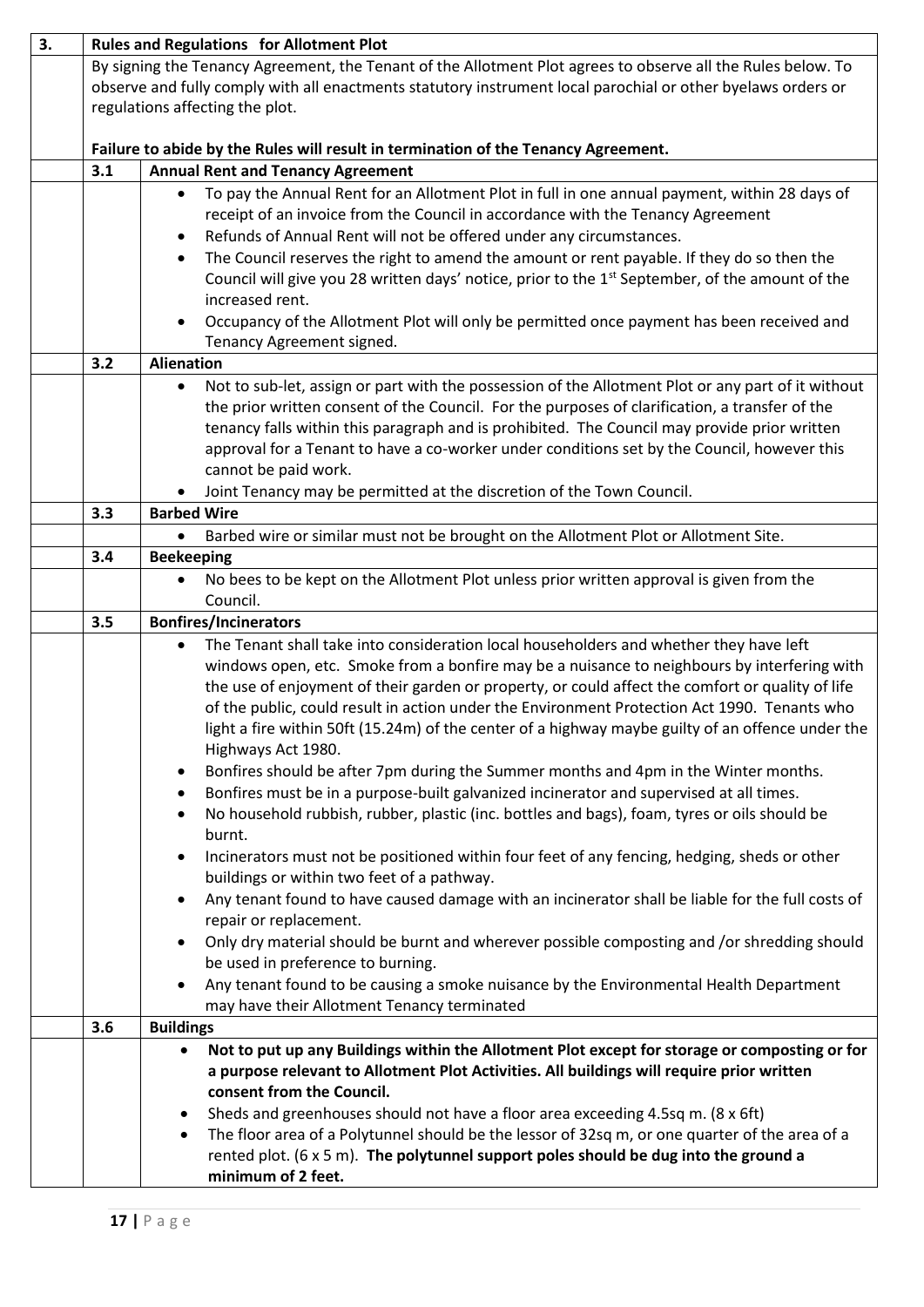|      | No concrete bases are permitted under any circumstances.<br>$\bullet$                                                 |  |  |  |
|------|-----------------------------------------------------------------------------------------------------------------------|--|--|--|
|      | Buildings must be erected on the Allotment Plot and must be at least two feet from any fence,                         |  |  |  |
|      | path or track.                                                                                                        |  |  |  |
|      | Any Buildings must be well constructed and maintained. They should not be constructed using<br>$\bullet$              |  |  |  |
|      | hazardous material (e.g. asbestos)                                                                                    |  |  |  |
|      | In the event of exceptional weather conditions tenants are expected to make sure that any<br>$\bullet$                |  |  |  |
|      | buildings on their plots are made secure.                                                                             |  |  |  |
|      | Any buildings put up on the allotment plot must be removed by the tenancy termination date.<br>$\bullet$              |  |  |  |
|      | If the Council is not satisfied with the condition of the structure, you shall either alter or repair it<br>$\bullet$ |  |  |  |
|      | to the satisfaction of the Council or remove it within 1 month of instruction by the Council to do                    |  |  |  |
|      |                                                                                                                       |  |  |  |
|      | so. If the structure is not removed, the Council may remove it, and you will be charged for the                       |  |  |  |
|      | removal.                                                                                                              |  |  |  |
|      | Any polytunnel that is erected requires consent from the Town Council before erection and an<br>$\bullet$             |  |  |  |
|      | Officer will attend site once the polytunnel is in place to ensure it has been safely secured.                        |  |  |  |
|      | Chicken coops should not exceed a floor area of 1sqm and the chicken run must not<br>$\bullet$                        |  |  |  |
|      | exceed a floor area of 10sqm.                                                                                         |  |  |  |
| 3.7  | Change of address or other details.                                                                                   |  |  |  |
|      | The Tenant must inform the Council immediately of any change of address/contact telephone<br>$\bullet$                |  |  |  |
|      | number.                                                                                                               |  |  |  |
|      | The Tenant should advise the Council of their email address.                                                          |  |  |  |
| 3.8  | <b>Chemicals</b>                                                                                                      |  |  |  |
|      | Chemicals must only be used and stored in accordance to the manufacturer's instructions in<br>$\bullet$               |  |  |  |
|      | compliance with Department of Food and Rural Affairs.                                                                 |  |  |  |
|      | The Tenant shall not take onto the allotment or the allotment site any illegal chemicals, for<br>$\bullet$            |  |  |  |
|      | example creosote, or any poisons or chemicals that may be a danger to animals or birds or                             |  |  |  |
|      | which may contaminate underground water or streams or rivers in the vicinity                                          |  |  |  |
|      | The Tenant shall where possible avoid the use of chemicals for the control of weeds, insects<br>$\bullet$             |  |  |  |
|      | and slugs. If you do use them, you shall use them strictly in accordance with the manufacturer's                      |  |  |  |
|      | instructions.                                                                                                         |  |  |  |
|      | Utmost care must be taken to ensure such chemicals do not drift outside the plot.                                     |  |  |  |
|      | All chemicals should be disposed of correctly.<br>٠                                                                   |  |  |  |
| 3.9  | Children                                                                                                              |  |  |  |
|      | Children on site should not cause a nuisance or annoyance to Tenants, adjoining landowners or                         |  |  |  |
|      | to the occupiers of neighbouring houses.                                                                              |  |  |  |
|      | To ensure children are supervised at all times, ball games are not allowed at any time.<br>$\bullet$                  |  |  |  |
|      | NO children are allowed on the Allotment site unattended at any time.<br>$\bullet$                                    |  |  |  |
| 3.10 | <b>Cultivation</b>                                                                                                    |  |  |  |
|      | A new tenant will cultivate the allotment, to an agreed acceptable standard, 25% within the<br>$\bullet$              |  |  |  |
|      | first 3 months, 50% within 6 months and 100% within the first year of tenancy.                                        |  |  |  |
|      | Not to obstruct or reduce any path set out by the Council for the use of the occupiers of the<br>٠                    |  |  |  |
|      | allotment.                                                                                                            |  |  |  |
|      | To keep the Allotment Plot clean, cultivated and fertile, maintaining it in a good tidy condition.                    |  |  |  |
|      | If an Allotment Plot appears to be uncultivated, the Council reserves the right to cut down all<br>٠                  |  |  |  |
|      | weed growth and charge the Tenant for the cost of such work.                                                          |  |  |  |
|      | If the allotment is persistently uncultivated, following letters $(1st$ letter with 4 weeks to<br>$\bullet$           |  |  |  |
|      | respond, 2 <sup>nd</sup> letter with 2 weeks to respond) from the Council, the Council has the right to evict         |  |  |  |
|      | the tenant following an eviction notice in writing (see 4.2).                                                         |  |  |  |
| 3.11 | <b>Disputes</b>                                                                                                       |  |  |  |
|      | In the case of a dispute between Tenants of any Allotment plot on the Allotment Site, adjoining                       |  |  |  |
|      | landowners or the occupants/s of any nearby houses the matter will be referred to the Council,                        |  |  |  |
|      | for further enquiry and the resolution. The Council's resolution shall be final.                                      |  |  |  |
| 3.12 | <b>Deposit</b>                                                                                                        |  |  |  |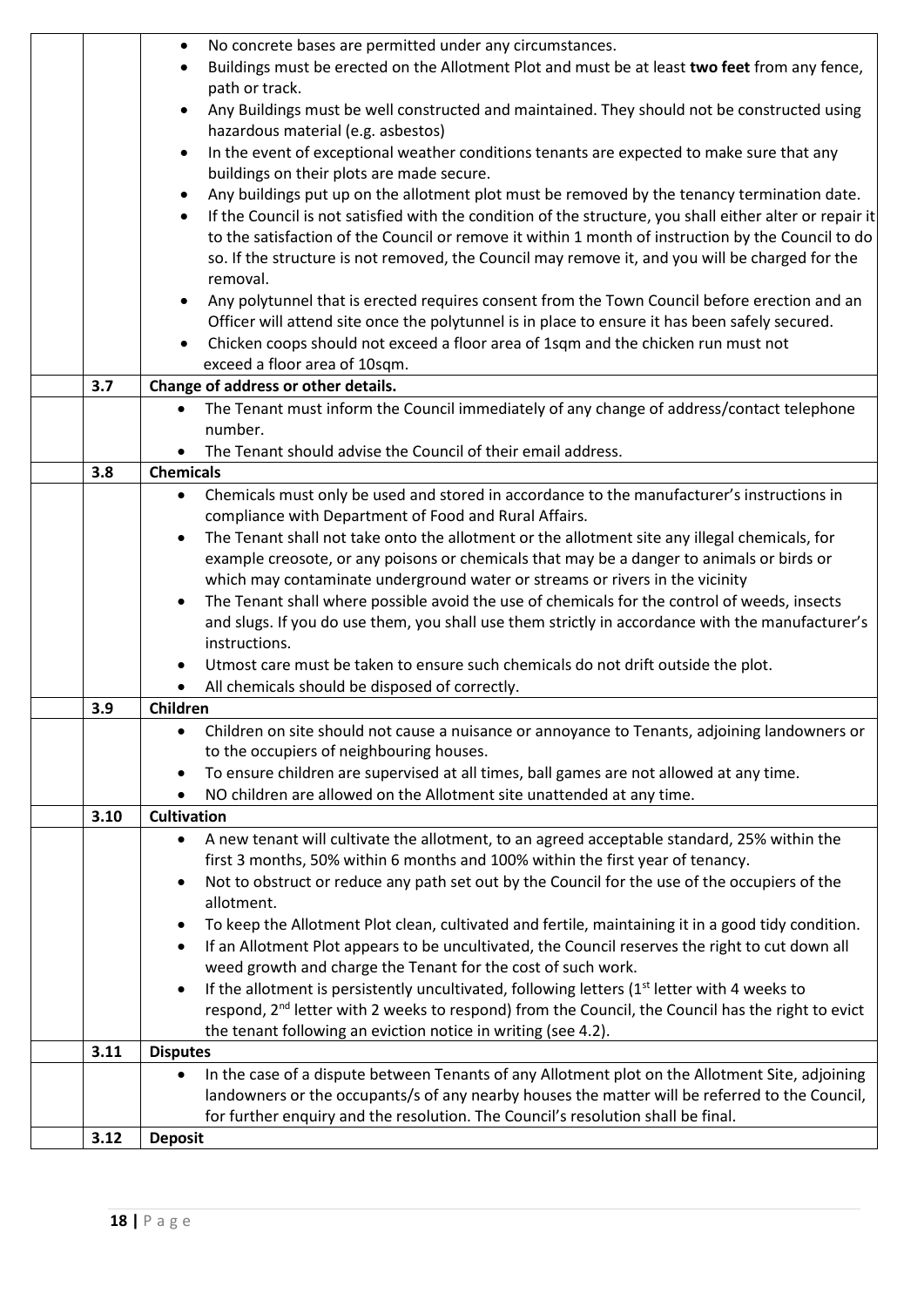|                                                                                                              | All New Tenants will be charged a £50 deposit per allotment refundable on termination of the<br>$\bullet$                                            |  |  |  |
|--------------------------------------------------------------------------------------------------------------|------------------------------------------------------------------------------------------------------------------------------------------------------|--|--|--|
|                                                                                                              | Tenancy Agreement subject to the plot being handed back to the Town Council in a clean, tidy                                                         |  |  |  |
|                                                                                                              | and weed free condition.                                                                                                                             |  |  |  |
| 3.13                                                                                                         | <b>Dogs</b>                                                                                                                                          |  |  |  |
|                                                                                                              | Dogs are not permitted on the Allotment Site except for an assistance dog (must be kept under<br>$\bullet$                                           |  |  |  |
|                                                                                                              | control at all times).                                                                                                                               |  |  |  |
| 3.14                                                                                                         | <b>Duty of Care</b>                                                                                                                                  |  |  |  |
|                                                                                                              | The Tenant has a duty of care to others, including visitors and trespassers even when not on<br>$\bullet$                                            |  |  |  |
|                                                                                                              | site.                                                                                                                                                |  |  |  |
|                                                                                                              | The Tenant shall take care when using strimmers, rotovators, grass cutting machines and the<br>$\bullet$                                             |  |  |  |
|                                                                                                              | Council cannot be held responsible for any injury caused as a result of use of the equipment.                                                        |  |  |  |
|                                                                                                              | Tenants to ensure all tools are stored safely.<br>$\bullet$                                                                                          |  |  |  |
| The Council accepts no responsibility for loss or damage to such items nor any resulting injury<br>$\bullet$ |                                                                                                                                                      |  |  |  |
|                                                                                                              | however caused.                                                                                                                                      |  |  |  |
|                                                                                                              | Not to leave any hole uncovered or unprotected whether as a pond or during any cultivation or<br>$\bullet$                                           |  |  |  |
|                                                                                                              | construction so as to constitute a hazard.                                                                                                           |  |  |  |
|                                                                                                              | The Tenant shall remain responsible and liable for any acts or omissions by the tenant or any<br>$\bullet$                                           |  |  |  |
|                                                                                                              | person under the control of the tenant leading to a personal injury claim.                                                                           |  |  |  |
|                                                                                                              | Andover Town Council expects the Tenant to take out insurance to cover any loss, damage or                                                           |  |  |  |
|                                                                                                              | injury to property, other tenants, members of the public that occurs on the Tenants plot or                                                          |  |  |  |
|                                                                                                              | resulting from any action taken or not taken to secure belongings on their plot.                                                                     |  |  |  |
| 3.15                                                                                                         | Hedges, fences, paths and gates                                                                                                                      |  |  |  |
|                                                                                                              | To ensure the paths bordering your Allotment plot are kept clean by cutting the grass and<br>$\bullet$                                               |  |  |  |
|                                                                                                              | keeping them free of weeds and trip hazards                                                                                                          |  |  |  |
|                                                                                                              | Allotment Plot paths must remain at the minimum of 60cms.<br>$\bullet$                                                                               |  |  |  |
|                                                                                                              |                                                                                                                                                      |  |  |  |
|                                                                                                              | If the allotment extends into an area that but for extension would have been a shared path<br>$\bullet$                                              |  |  |  |
|                                                                                                              | then you shall re-create the path if required by the Council.                                                                                        |  |  |  |
| Main tracks to be minimum of 3 metres<br>$\bullet$                                                           |                                                                                                                                                      |  |  |  |
|                                                                                                              | Boundary lines between boundary fence and plot to be 1 meter clear<br>٠                                                                              |  |  |  |
|                                                                                                              | Boundary fences are to be clear of weeds, stinging nettles and climbers<br>$\bullet$                                                                 |  |  |  |
|                                                                                                              | Not to cut or prune any trees or bushes around the outside of the boundary fence to the site<br>$\bullet$                                            |  |  |  |
|                                                                                                              | without the prior written consent of the Council.                                                                                                    |  |  |  |
|                                                                                                              | Not to put up any fence, gate or hedge within the site unless authorised by the Council.                                                             |  |  |  |
| 3.16                                                                                                         |                                                                                                                                                      |  |  |  |
|                                                                                                              | <b>Fruit Cages/Raised Beds</b>                                                                                                                       |  |  |  |
|                                                                                                              | Fruit cages that are located on the Allotment Plot must not exceed 7'6" (2.3m) in height and                                                         |  |  |  |
|                                                                                                              | shall be proportionate, well constructed and maintained and shall not cast shade on adjoining<br>Allotment Plots. No concrete footings are permitted |  |  |  |
|                                                                                                              | All fruit cages and raised beds must be removed by the tenant on the termination of Tenancy<br>$\bullet$                                             |  |  |  |
|                                                                                                              | Agreement.                                                                                                                                           |  |  |  |
|                                                                                                              |                                                                                                                                                      |  |  |  |
| 3.17                                                                                                         | <b>Livestock</b>                                                                                                                                     |  |  |  |
|                                                                                                              | No Animals to be kept on the Allotment Plot unless prior written approval is given from the<br>$\bullet$                                             |  |  |  |
|                                                                                                              | Council.                                                                                                                                             |  |  |  |
|                                                                                                              | A 24-hour contact number must be provided to the Council for the use only in the event of an<br>$\bullet$                                            |  |  |  |
|                                                                                                              | escape, or an animal in distress.                                                                                                                    |  |  |  |
|                                                                                                              | Should vermin be attributed to your livestock you will be responsible for any pest control costs<br>$\bullet$                                        |  |  |  |
|                                                                                                              | incurred by Council.                                                                                                                                 |  |  |  |
| 3.18                                                                                                         | <b>Notices</b>                                                                                                                                       |  |  |  |
|                                                                                                              | Any consent or notice required to be given by the Council to the Tenant may be validly given by<br>$\bullet$                                         |  |  |  |
|                                                                                                              | an officer of the Council and may be served on the Tenant either in person or by posting to his                                                      |  |  |  |
|                                                                                                              | or her last known address by first class post or by email or by fixing the same to the Allotment                                                     |  |  |  |
|                                                                                                              | Plot as recorded in this agreement in the conspicuous manner.                                                                                        |  |  |  |
| 3.19                                                                                                         | <b>Nuisance</b>                                                                                                                                      |  |  |  |
|                                                                                                              |                                                                                                                                                      |  |  |  |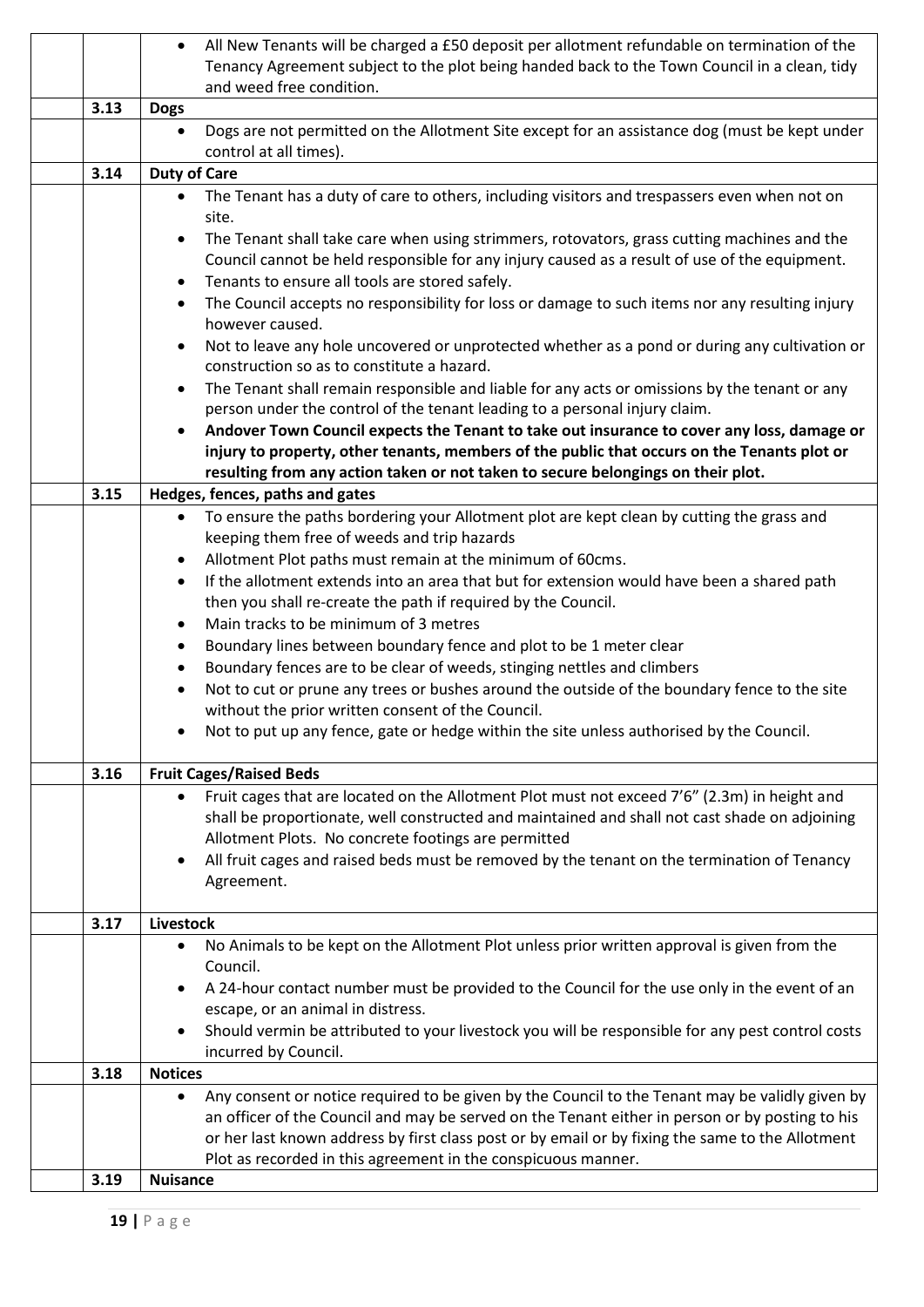|      | Abusive, aggressive, threatening or confrontational behaviour towards the Council's<br>$\bullet$              |  |  |
|------|---------------------------------------------------------------------------------------------------------------|--|--|
|      | representatives, adjoining owners or occupiers of the Allotment Plots will not be tolerated.                  |  |  |
|      | Any instances of such behaviour may be a breach of criminal law and may be reported to the                    |  |  |
|      | police for further action.                                                                                    |  |  |
|      | Not to cause any nuisance or annoyance to the occupier of any other Allotment Plot, adjoining<br>$\bullet$    |  |  |
|      | landowners or the occupiers of nearby houses                                                                  |  |  |
|      | Not to enter, take or remove any plants, crops or materials from other Allotment Plots without<br>$\bullet$   |  |  |
|      | the Tenant's permission or if a vacant plot without the consent of the Warden.                                |  |  |
|      | Not to obstruct or reduce the width of any path between the Allotment Plots, or block or<br>$\bullet$         |  |  |
|      | obstruct the main track on the Allotment Site                                                                 |  |  |
| 3.20 | <b>Plot Marker</b>                                                                                            |  |  |
|      | Tenants must ensure their plot is numbered and must keep the plot number clean, readable<br>$\bullet$         |  |  |
|      | and displayed in a prominent position at all times. If there is uncertainty as to your plot                   |  |  |
|      | number see your Tenancy Agreement.                                                                            |  |  |
| 3.21 | Ponds/water storage                                                                                           |  |  |
|      | The Council must be notified of the location of any ponds.<br>$\bullet$                                       |  |  |
|      | To ensure that all ponds/water storage are clearly visible.<br>$\bullet$                                      |  |  |
|      | Risk assessments may be carried out by the Council.<br>$\bullet$                                              |  |  |
|      | To be filled only by rain water.                                                                              |  |  |
| 3.22 | Power to inspect                                                                                              |  |  |
|      | The Council or its appointed Allotment Officer and or Warden is entitled to inspect any<br>$\bullet$          |  |  |
|      | Allotment Plot.                                                                                               |  |  |
| 3.23 | Rent                                                                                                          |  |  |
|      | If the Tenant does not pay the rent on time the Council will end the tenancy in accordance with<br>$\bullet$  |  |  |
|      | paragraph 4.2 in the Rules for Allotment Tenants.                                                             |  |  |
| 3.24 | <b>Restriction on admittance to Allotment Plot</b>                                                            |  |  |
|      | The Council has the right to refuse admittance to any person other than the Tenant to the<br>$\bullet$        |  |  |
|      | Allotment Plot or to the Allotment Site.                                                                      |  |  |
|      |                                                                                                               |  |  |
| 3.25 | <b>Security</b>                                                                                               |  |  |
|      | Each Tenant must ensure that the gate is closed behind them and that the combination code is                  |  |  |
|      | scrambled.                                                                                                    |  |  |
|      | Only the tenant, or a person authorised or accompanied by the tenant is allowed on site.                      |  |  |
|      | The Tenant shall not give copies of any key or combination lock code issued by the Council to                 |  |  |
|      | anyone.                                                                                                       |  |  |
|      |                                                                                                               |  |  |
|      |                                                                                                               |  |  |
| 3.26 | <b>Special Conditions</b>                                                                                     |  |  |
|      | Not to take or carry away, or sell any mineral, gravel, clay or sand from the Allotment Site.<br>٠            |  |  |
|      | To observe and undertake any other special condition/s which the Council considers necessary<br>٠             |  |  |
|      | to preserve the Allotment Plot or Allotment Site from deterioration.                                          |  |  |
|      | To advise Council of any damage to fences, water equipment, such as pipes, toilets or to any<br>٠             |  |  |
|      | other aspect of the Allotment Site as soon possible.                                                          |  |  |
| 3.27 | <b>Toilet</b>                                                                                                 |  |  |
|      | It is the Tenants' responsibility to ensure the toilets remain clean and tidy.<br>٠                           |  |  |
| 3.28 | <b>Traps</b>                                                                                                  |  |  |
|      | No tenant may set traps.                                                                                      |  |  |
| 3.29 | <b>Trees/Fruit Trees</b>                                                                                      |  |  |
|      | Not to cut, prune, lop or interfere with any trees on the Allotment Plot other than the Tenant's<br>$\bullet$ |  |  |
|      | own trees without the prior written approval of the Council.                                                  |  |  |
|      | Not to plant any trees or bushes other than fruit trees or bushes, which will be subject to<br>٠              |  |  |
|      | removal upon termination of Tenancy.                                                                          |  |  |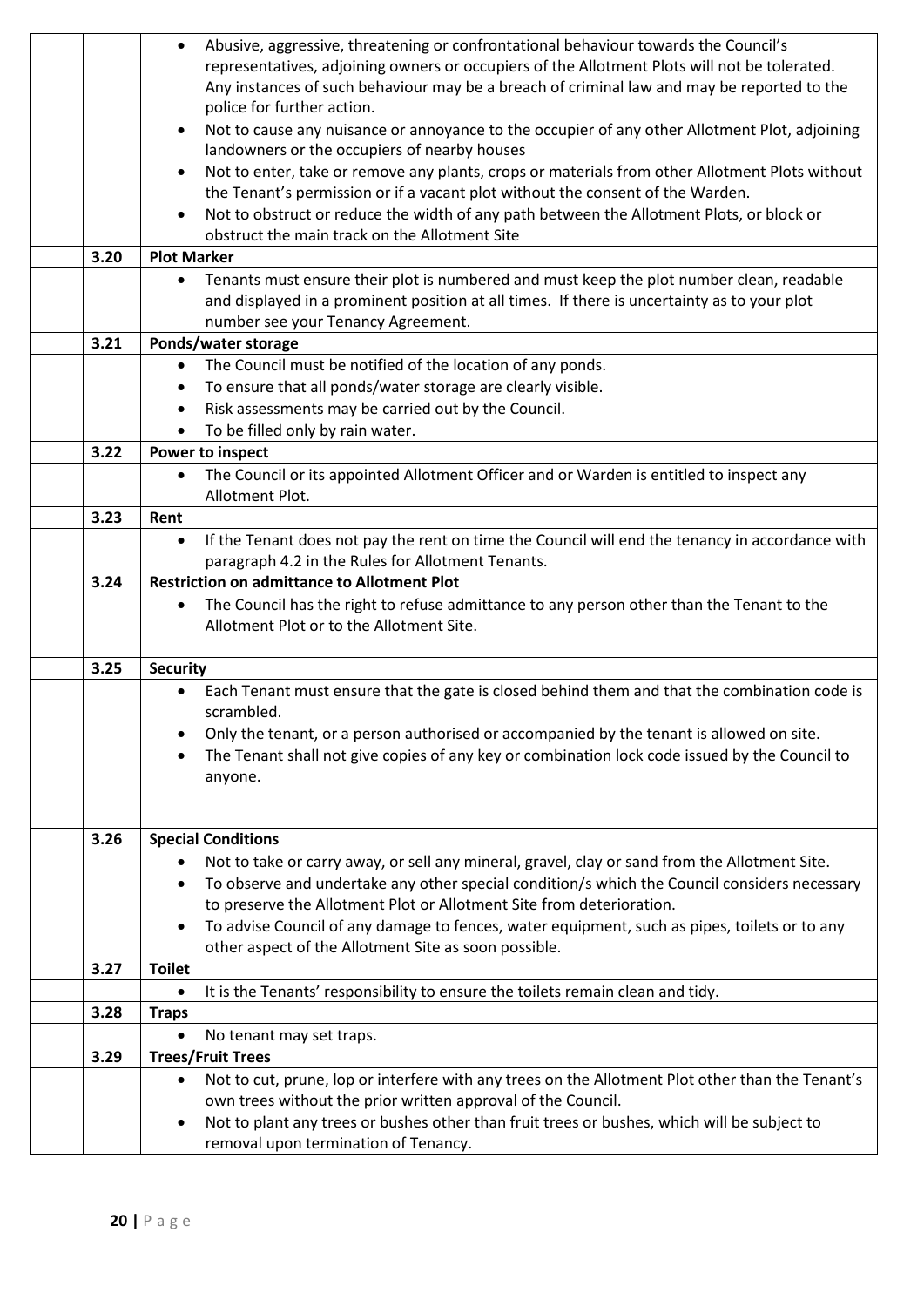|                                                                                               | The Tenant shall not allow self-seeded trees to grow on the allotment (especially any growing<br>$\bullet$     |  |  |  |
|-----------------------------------------------------------------------------------------------|----------------------------------------------------------------------------------------------------------------|--|--|--|
|                                                                                               | through a perimeter fence).                                                                                    |  |  |  |
|                                                                                               | Fruit Trees/Bushes must be planted away from paths and to ensure they do not shade or allow<br>$\bullet$       |  |  |  |
|                                                                                               | roots to grow under neighbouring plots.                                                                        |  |  |  |
|                                                                                               | Fruit trees are the only permitted tree to be planted on an allotment. Grown height should not<br>$\bullet$    |  |  |  |
|                                                                                               | exceed 2m, failure to maintain this height may result in the Specialist Service carrying out the               |  |  |  |
|                                                                                               | work and the Tenant to pay Specialist's invoice.                                                               |  |  |  |
| 3.30                                                                                          | <b>Use of Land</b>                                                                                             |  |  |  |
|                                                                                               | To use the land as an Allotment Plot as per the Allotments Acts 1908 - 1950.<br>٠                              |  |  |  |
|                                                                                               | The Tenant are responsible for the health and safety of all persons on the allotment site insofar<br>$\bullet$ |  |  |  |
|                                                                                               | as any harm is caused to any persons as a result of your keeping of livestock on the allotment.                |  |  |  |
|                                                                                               | Not to use the Allotment Plot for any illegal, immoral or criminal activity or purpose.<br>٠                   |  |  |  |
|                                                                                               | The Tenant must use the Allotment Plot for his or her own personal use and not carry out any<br>$\bullet$      |  |  |  |
|                                                                                               | trade or business or sell produce from the Allotment Plot.                                                     |  |  |  |
|                                                                                               | Tenants must comply with all reasonable or legitimate directions given by an officer of the<br>$\bullet$       |  |  |  |
|                                                                                               | Council, or representative, in relation to an allotment plot or site.                                          |  |  |  |
|                                                                                               | No overnight stays or use of any Buildings for residential accommodation is permitted<br>$\bullet$             |  |  |  |
|                                                                                               | Not to bring on to the Allotment Plot or store any items other than for horticultural use.<br>$\bullet$        |  |  |  |
|                                                                                               | No permanent children's play equipment is to be kept on the Allotment Plot.<br>$\bullet$                       |  |  |  |
|                                                                                               | Construction materials, paving and timber for infrastructure work brought onto the allotment<br>$\bullet$      |  |  |  |
|                                                                                               | for use upon the allotment must be used within 6 months.                                                       |  |  |  |
|                                                                                               | Not to erect any notices, advertisements or Flags without the permission from the Council.                     |  |  |  |
|                                                                                               |                                                                                                                |  |  |  |
|                                                                                               |                                                                                                                |  |  |  |
| 3.31                                                                                          | Vermin                                                                                                         |  |  |  |
|                                                                                               | The Tenant should notify the Council of any vermin observed on the Allotment Site.<br>$\bullet$                |  |  |  |
| NB Bait and Traps can only be set by authorised Pest Controller employed by                   |                                                                                                                |  |  |  |
|                                                                                               | Andover Town Council.                                                                                          |  |  |  |
|                                                                                               |                                                                                                                |  |  |  |
| <b>Vehicles</b><br>3.32                                                                       |                                                                                                                |  |  |  |
|                                                                                               | All vehicles must be driven carefully and parked sensibly, cause no obstruction or<br>$\bullet$                |  |  |  |
|                                                                                               | inconvenience to other Tenants. Vehicles are not allowed on Allotment Plots at any time.                       |  |  |  |
|                                                                                               | Strictly NO overnight parking                                                                                  |  |  |  |
| 3.33                                                                                          | Waste                                                                                                          |  |  |  |
|                                                                                               | No non-compostable material is to be kept on the allotment or on the site.<br>٠                                |  |  |  |
|                                                                                               | No garden waste, any other material or other waste is to be placed against any fence, hedge or<br>$\bullet$    |  |  |  |
|                                                                                               | gate                                                                                                           |  |  |  |
|                                                                                               | Only plant waste may be composted on the Allotment Plots.<br>٠                                                 |  |  |  |
|                                                                                               | Composting is only allowed on the Allotment Plot and must be properly maintained to the<br>٠                   |  |  |  |
|                                                                                               | satisfaction of the Council.                                                                                   |  |  |  |
|                                                                                               | All other waste material must be removed from the Allotment Plot and disposed of in an<br>$\bullet$            |  |  |  |
|                                                                                               | appropriate manner.                                                                                            |  |  |  |
|                                                                                               | No cooked food waste is to be brought on to the Allotment Plot.<br>٠                                           |  |  |  |
| The Tenant shall not bring onto the allotment any rubbish from external sources.<br>$\bullet$ |                                                                                                                |  |  |  |
| 3.34                                                                                          | Water                                                                                                          |  |  |  |
|                                                                                               | Use of sprinklers is permitted provided that the tenant is present on the Allotment Plot and<br>$\bullet$      |  |  |  |
|                                                                                               | that other Tenant's access to the water supply is not unduly restricted.                                       |  |  |  |
|                                                                                               | Any Tenant who observes an active sprinkler, where there is no visible evidence of the Tenant<br>$\bullet$     |  |  |  |
|                                                                                               | should turn the water off at the relevant tap.                                                                 |  |  |  |
|                                                                                               | In event of drought or other emergency all Government restrictions will be observed.<br>٠                      |  |  |  |
|                                                                                               | The water tap to be turned off immediately after use.<br>٠                                                     |  |  |  |
|                                                                                               | The water is to only be used for any purpose of watering plants on the Allotment Plot.<br>٠                    |  |  |  |
|                                                                                               | Damaged or leaking taps must be reported to the Council as soon as reasonably possible.                        |  |  |  |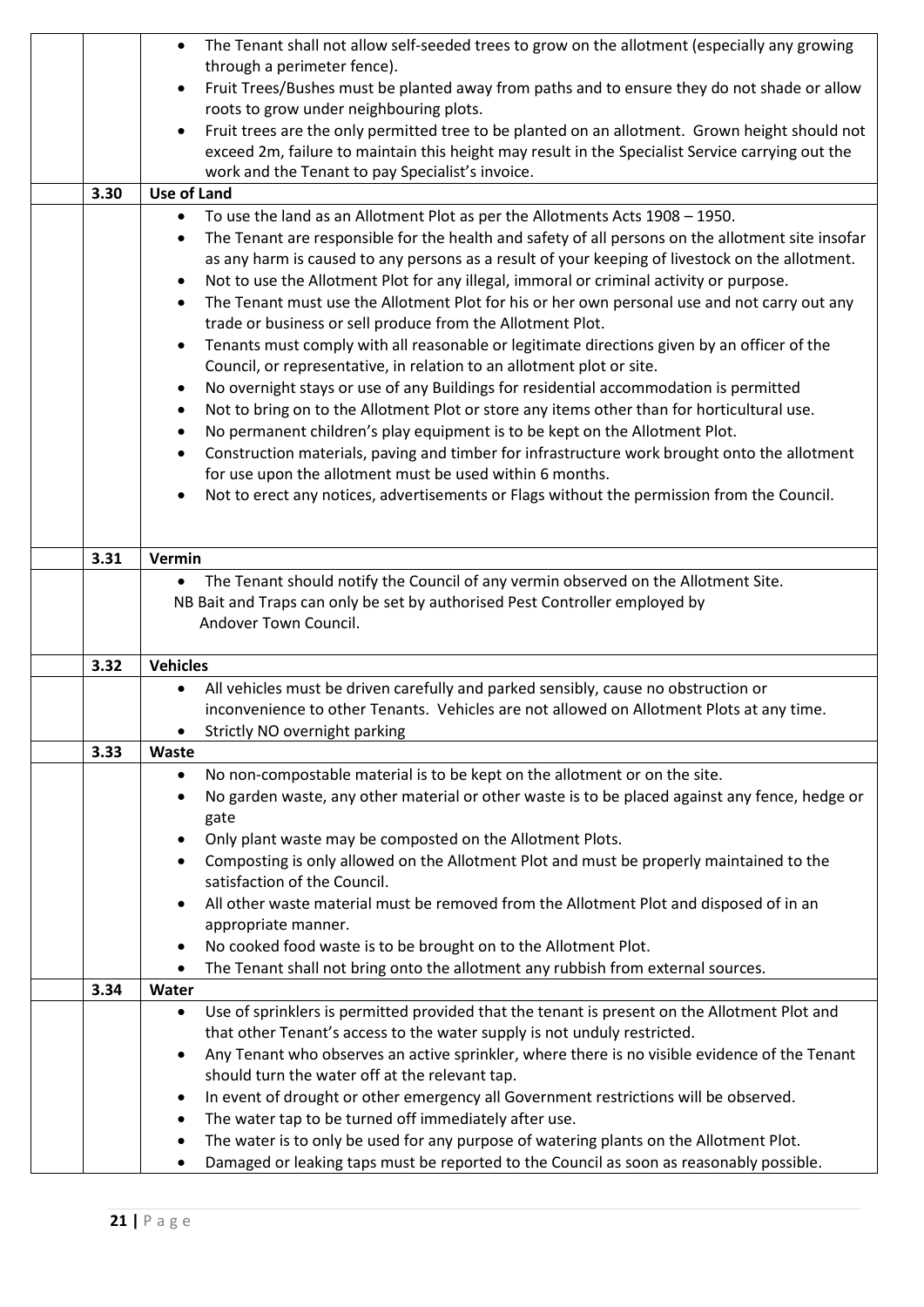|    |                                                                                                           | The water supply is switched off during the winter months (November - March)<br>$\bullet$                         |  |  |  |
|----|-----------------------------------------------------------------------------------------------------------|-------------------------------------------------------------------------------------------------------------------|--|--|--|
|    |                                                                                                           | If a severe frost is forecast the Council reserve the right to extend this period.                                |  |  |  |
|    |                                                                                                           |                                                                                                                   |  |  |  |
| 4. |                                                                                                           | <b>Termination of Tenancy Agreement</b>                                                                           |  |  |  |
|    |                                                                                                           | The tenancy will terminate immediately:                                                                           |  |  |  |
|    | $\bullet$                                                                                                 | If the Tenant dies                                                                                                |  |  |  |
|    | $\bullet$                                                                                                 | If the Tenant transfer or attempt to transfer the tenancy to someone else.                                        |  |  |  |
|    | $\bullet$                                                                                                 | If the Tenant permit someone else to use the allotment for their own use (without written consent                 |  |  |  |
|    |                                                                                                           | from the Council                                                                                                  |  |  |  |
|    |                                                                                                           | On termination of the Tenancy the Tenant will clear the plot of all fixtures and fittings belonging to the Tenant |  |  |  |
|    |                                                                                                           | unless agreed in writing with the Council not to do so, failure to comply will result in the loss of allotment    |  |  |  |
|    |                                                                                                           | deposit monies and/or charge for the Tenant for the clearance of the plot.                                        |  |  |  |
|    | 4.1                                                                                                       | <b>Termination by Tenant</b>                                                                                      |  |  |  |
|    | Termination of Tenancy Agreement must be given in writing to the Council quoting Plot No and<br>$\bullet$ |                                                                                                                   |  |  |  |
|    | Site. Stating the date in which you wish the Tenancy Agreement to cease.                                  |                                                                                                                   |  |  |  |
|    |                                                                                                           | The plot must be left in a clean and tidy condition and clear of any debris and rubbish.<br>$\bullet$             |  |  |  |
|    |                                                                                                           | On receipt of termination of the tenancy the Council will inspect the plot<br>$\bullet$                           |  |  |  |
|    |                                                                                                           | The Council reserves the right to retain the deposit and/or charge the terminating tenant for<br>$\bullet$        |  |  |  |
|    |                                                                                                           | clearance of the plot.                                                                                            |  |  |  |
|    | 4.2                                                                                                       | <b>Termination by the Council</b>                                                                                 |  |  |  |
|    | The Council may end the Tenancy if the rent is in arrears for 40 days or more.<br>٠                       |                                                                                                                   |  |  |  |
|    | The Tenancy may be ended by the Council after 1 month if the Council gives you notice in<br>$\bullet$     |                                                                                                                   |  |  |  |
|    |                                                                                                           | writing                                                                                                           |  |  |  |
|    |                                                                                                           | $\vert$<br>The Tenant have not complied with these Rules & Regulations within 3 months                            |  |  |  |
|    |                                                                                                           | That at the date of taking the tenancy the tenant was living within the Parish Boundary<br>$\vert \vert \vert$    |  |  |  |
|    |                                                                                                           | and has later moved to more than 1 mile outside of the Parish Boundary.                                           |  |  |  |
|    |                                                                                                           | If that at the end of 30 days written notice given to The Tenant by the Council requiring<br>III)                 |  |  |  |
|    | you put the allotment into a good state of cultivation, unless there are mitigating                       |                                                                                                                   |  |  |  |
|    |                                                                                                           | circumstances such as illness as to why you have been unable to do so.                                            |  |  |  |
|    |                                                                                                           | The tenancy will also end on a no fault basis at the end of not less than 12 months<br>IV)                        |  |  |  |
|    |                                                                                                           | 'written notice given to you by the Council expiring at any time between the 29 <sup>th</sup>                     |  |  |  |
|    |                                                                                                           | September and the following 6 <sup>th</sup> April in any year.                                                    |  |  |  |
|    |                                                                                                           | V)<br>At the end of less than 3 months' notice in writing given to The Tenant by the Council                      |  |  |  |
|    |                                                                                                           | that the allotment is required for any statutory purpose other than agriculture or                                |  |  |  |
|    |                                                                                                           | building mining or any other industrial purpose or for roads or sewers necessary in                               |  |  |  |
|    |                                                                                                           | connection with any of those purposes.                                                                            |  |  |  |
|    |                                                                                                           | VI)<br>If tenant continues to leave a plot uncultivated (see 3.10).                                               |  |  |  |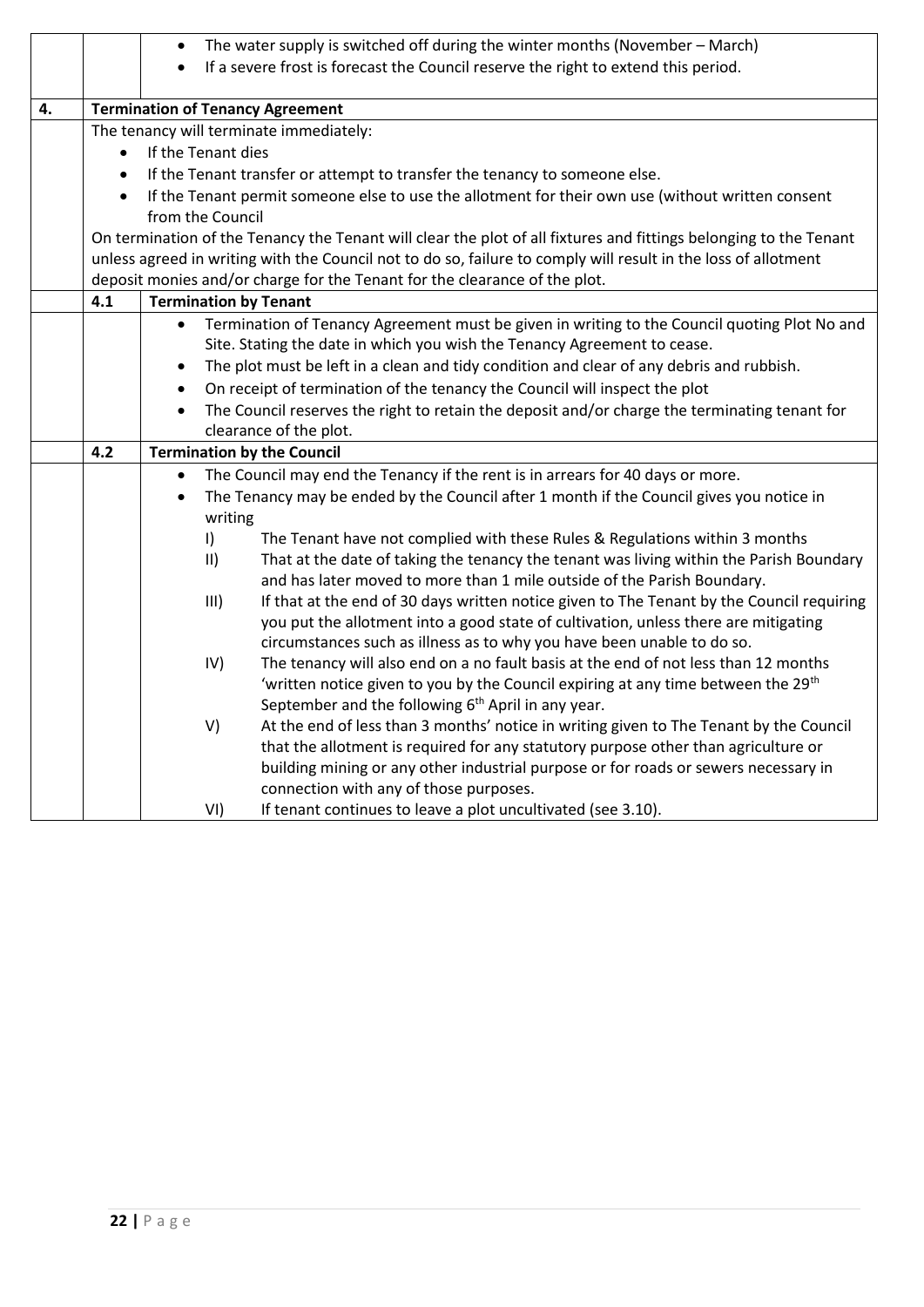# **Appendix C: Allotment Rental Increase - Proposed Plan C**

| <b>Produced for:</b>                                                                              | <b>Date of Report:</b>                                                                                    |  |  |  |
|---------------------------------------------------------------------------------------------------|-----------------------------------------------------------------------------------------------------------|--|--|--|
| <b>Allotment Committee</b><br>27 January 2022                                                     |                                                                                                           |  |  |  |
| <b>Background:</b>                                                                                |                                                                                                           |  |  |  |
|                                                                                                   | Over the past 2 years Town Council member have expressed their concern at the costs of running            |  |  |  |
|                                                                                                   | the allotments and the fact that it appears that the allotments are subsidised by the Town Council.       |  |  |  |
| Costs of Allotments over the past 5 years:                                                        |                                                                                                           |  |  |  |
| 2017/2018                                                                                         |                                                                                                           |  |  |  |
| Income from Allotment Rental: £20,157.54                                                          |                                                                                                           |  |  |  |
| Expenditure: £30,763.02                                                                           |                                                                                                           |  |  |  |
|                                                                                                   |                                                                                                           |  |  |  |
| 2018/2019                                                                                         |                                                                                                           |  |  |  |
| Income from Allotment Rental: £25,570.22                                                          |                                                                                                           |  |  |  |
| Expenditure: £32,318.45                                                                           |                                                                                                           |  |  |  |
|                                                                                                   |                                                                                                           |  |  |  |
| 2019/2020                                                                                         |                                                                                                           |  |  |  |
| Income from Allotment Rental: £23,512.76                                                          |                                                                                                           |  |  |  |
| Expenditure: £31,479.50                                                                           |                                                                                                           |  |  |  |
| 2020/2021                                                                                         |                                                                                                           |  |  |  |
| Income from Allotment Rental: 23,636.93                                                           |                                                                                                           |  |  |  |
| Expenditure: £29,496.41                                                                           |                                                                                                           |  |  |  |
|                                                                                                   |                                                                                                           |  |  |  |
| 2021/2022 (as @ 31.12.2021)                                                                       |                                                                                                           |  |  |  |
| Income from Allotment Rental: £24,020.56                                                          |                                                                                                           |  |  |  |
| Expenditure: £26,984.89                                                                           |                                                                                                           |  |  |  |
|                                                                                                   |                                                                                                           |  |  |  |
|                                                                                                   | It should be noted that during 2020 and 2021 the Covid-19 Pandemic has severely restricted the            |  |  |  |
|                                                                                                   | maintenance that has been carried out due to various factors such as lockdowns, shortage or staff and     |  |  |  |
| shortage of equipment and materials.                                                              |                                                                                                           |  |  |  |
|                                                                                                   | Detail of costs have not been provided in this report as Members have requested a plan as to how the      |  |  |  |
| allotment increases can be carried out, therefore, the costs are an illustration.                 |                                                                                                           |  |  |  |
|                                                                                                   |                                                                                                           |  |  |  |
|                                                                                                   |                                                                                                           |  |  |  |
|                                                                                                   | It shows that the Town Council is subsidising the allotment service by an approximate average of £6830.00 |  |  |  |
| per year.                                                                                         |                                                                                                           |  |  |  |
| The allotment committee has been tasked with reviewing the costs of running the allotments and    |                                                                                                           |  |  |  |
| considering whether an increase in allotment rental should be considered by full Council.         |                                                                                                           |  |  |  |
| This report will provide information on the costs of running the allotments for the past 5 years, |                                                                                                           |  |  |  |
| the income received over the past 5 years and if Members are so minded, a plan of how the         |                                                                                                           |  |  |  |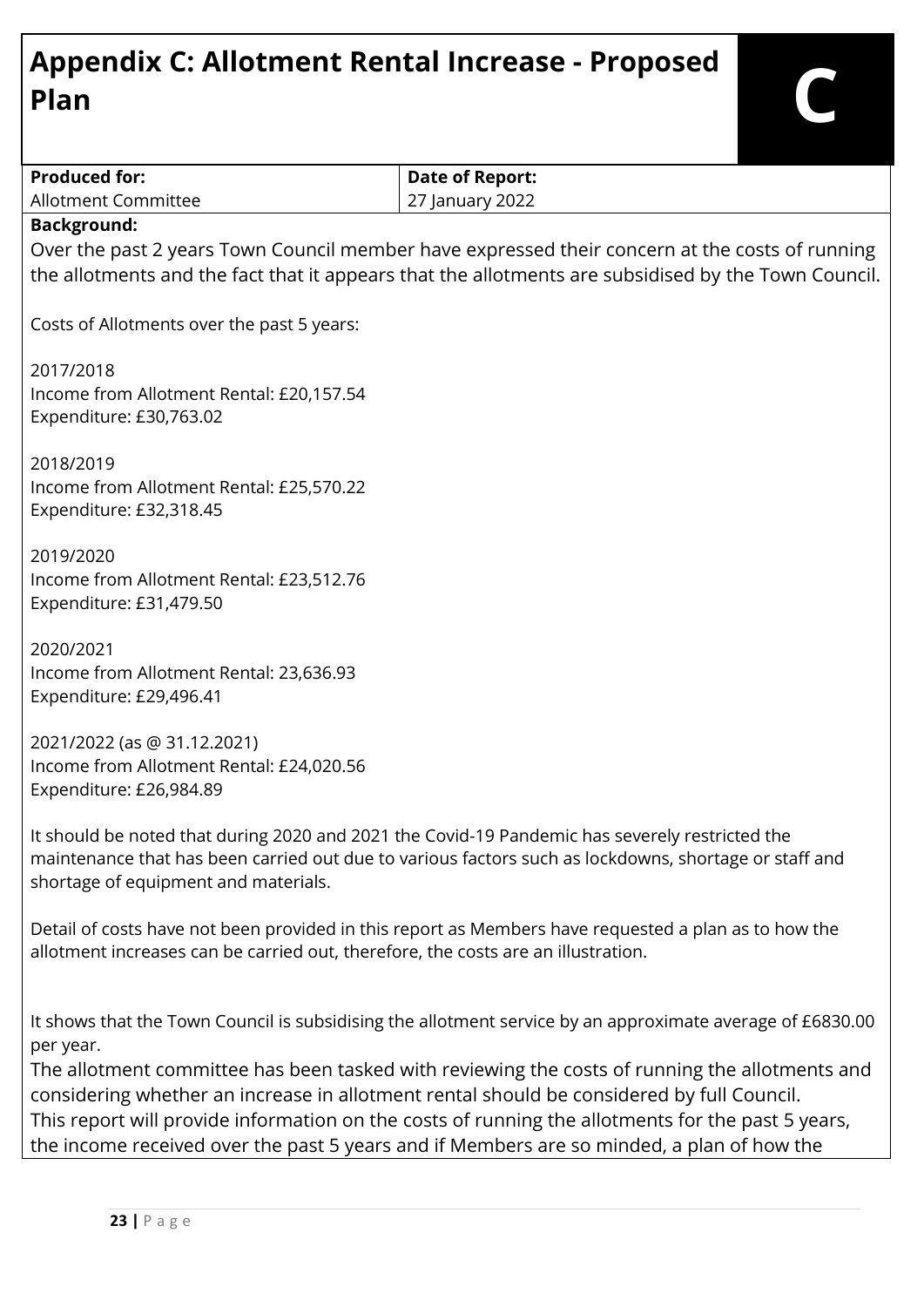allotment rental could be increased for the next 4 years, as indicated in the agreed budget for 2022/2023.

Previous Rental Increase: The allotment rents were last increased in 2012. A review of the rental costs has not taken place since.

In 2012, the Town Council owned and ran 7 allotment sites.

Current situation: The Town Council now owns and runs 8 allotment sites with 2 new sites being handed over during 2022.

Due to the Covid -19 Pandemic and other factors affecting the National Economy, it is predicted that during 2022 Interest Rates will rise steeply. The Town Council has already factored in and increase of 5% on its Budget for 2022/2023.

However, the allotment rental has not increased since 2012 therefore the Town Council faces **a fiscal lag** and the shortfall between Allotment Income and Expenditure will grow. This burden at the moment, is borne by the taxpayer.

#### **Allotment Committee Recommendation (2 December 2021):**

At its meeting on 2 December 2021, the Allotment Committee members discussed a 10% increase on the current allotment rental.

Currently the rent is 0.40p per square metre. Most allotment plots in Andover are 126 square metres, giving an average allotment cost of £50.40

A 10% increase would bring the cost per square metre to 0.44p per square metre, making the average allotment cost for 126 square metres £55.44.

It is suggested that to keep the allotment rental in-line with increasing costs, a 10% increase should be added to the rent each year for the next 4 years.

#### Forecast:

2023/2024 – Rental cost 0.48p per square metre @ 126 sqm = £60.48 2024/2025 – Rental cost 0.52p per square metre @ 126 sqm = £65.52 2025/2026 – Rental cost 0.57p per square metre @ 126 sqm = £71.82 2026/2027 – Rental cost 0.62p per square metre @ 126 sqm = £78.12

IF ALL allotment plots are tenanted as of  $1<sup>st</sup>$  September the following rental could be received:

2023/2024 - Total Allotment sqm = 73,110.92 = £35,093.24 2024/2025 - Total Allotment sqm = 73,110.92 = £38,017.68 2025/2026 - Total Allotment sqm = 73,110.92 = £41,673.22 2026/2027 - Total Allotment sqm = 73,110.92 = £45,328.77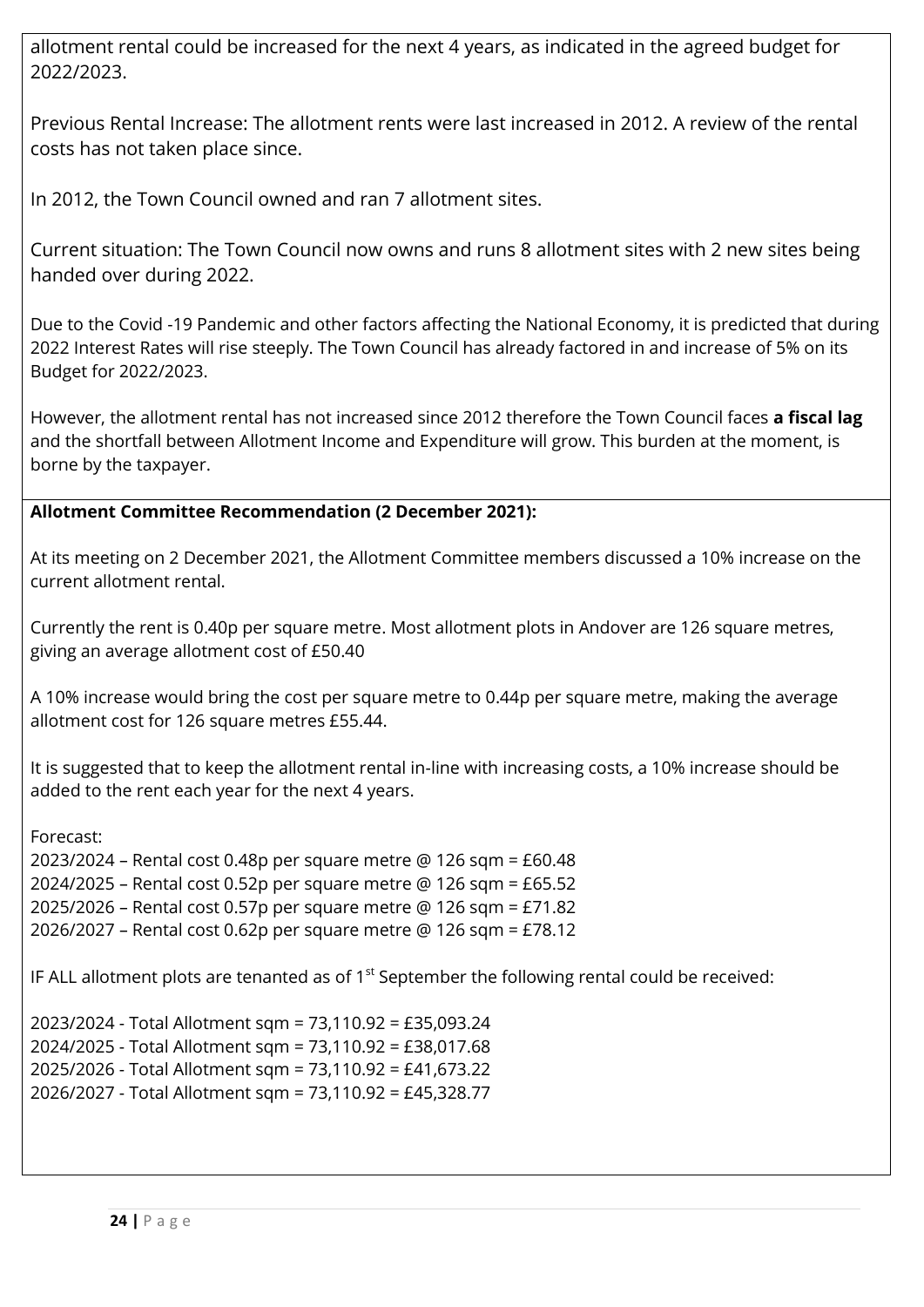#### **Advice from National Allotment Society, Legal Department:**

- As the allotment sites are all statutory, the allotment legislation applies to them. Section 1 of the Allotments Act 1922 (as amended by the 1950 Act) provides that 12 months notice outside of the growing season (6<sup>th</sup> April-29<sup>th</sup> September) must be given for any significant changes to the tenancy agreement. As the rent is a fundamental part of the agreement, 12 months notice must be given to effectively terminate the current tenancy agreement to commence with the new agreement under the new rent.
- However, you could look to introduce a rent revision clause into the tenancy agreement to provide a shorter notice period. I would still recommend providing a fair amount of notice (3-6 months would be good). To introduce such a clause, you would need to provide 12 months notice outside of the growing season.
- As your rents are handled in September, you could issue the notice for the increase now and the increase would be effective for the 2023-2024 tenancy.
- Any new tenants, including any on new sites being established, will not need 12 months notice. Those tenants can be put straight on to the new tenancy agreement.

#### **Plan to increase the rental:**

Considering the advice above the following outline process is proposed for actioning:

- To agree a 10% increase for the next 4 years or propose an alternative increase.
- Once increase is agreed recommend to Full Council for approval.
- Once Full Council approval is received, consult with Allotment holders
- In order to explore cost cuttings within the consultation further in depth surveys could be carried out ie toilet provision
- Receive, collate, and report responses to Allotment Committee.
- Make final recommendation to Full Council including a change to the billing period to allow time to make the increase in 2023.
- Full Council approve any increases and billing period change.
- All Allotment tenants to be notified in their invoice of 1 September 2022 that the billing period will be changed from 1<sup>st</sup> September – 31 August, to 1 October – 31 September, this then moves the billing period outside of the growing period and in line with other Allotment Authorities.
- On 30<sup>th</sup> September 2022, all tenants are sent a letter informing them of the rental increase and why, from 1 October 2023 and ending their tenancy on 30 September 2023 with a new tenancy agreement incorporating the new rental charge being issued on the 1 October 2023.
- Send out new Tenancy agreements with agreed increase on 1 October 2023.

#### **Financial Implications**

The financial implications are addressed within the report.

#### **Legal and Policy Implications**

Allotment Legislation applies to Andover Town Council owned allotment sites as they are Statutory Allotments: Section 1 of the Allotments Act 1922 (as amended by the 1950 Act) The growing season is  $6<sup>th</sup>$  April – 29<sup>th</sup> September.

#### **Recommendations**

- **To agree a rental increase to recommend to Full Council.**
- **To agree a billing period change to recommend to Full Council.**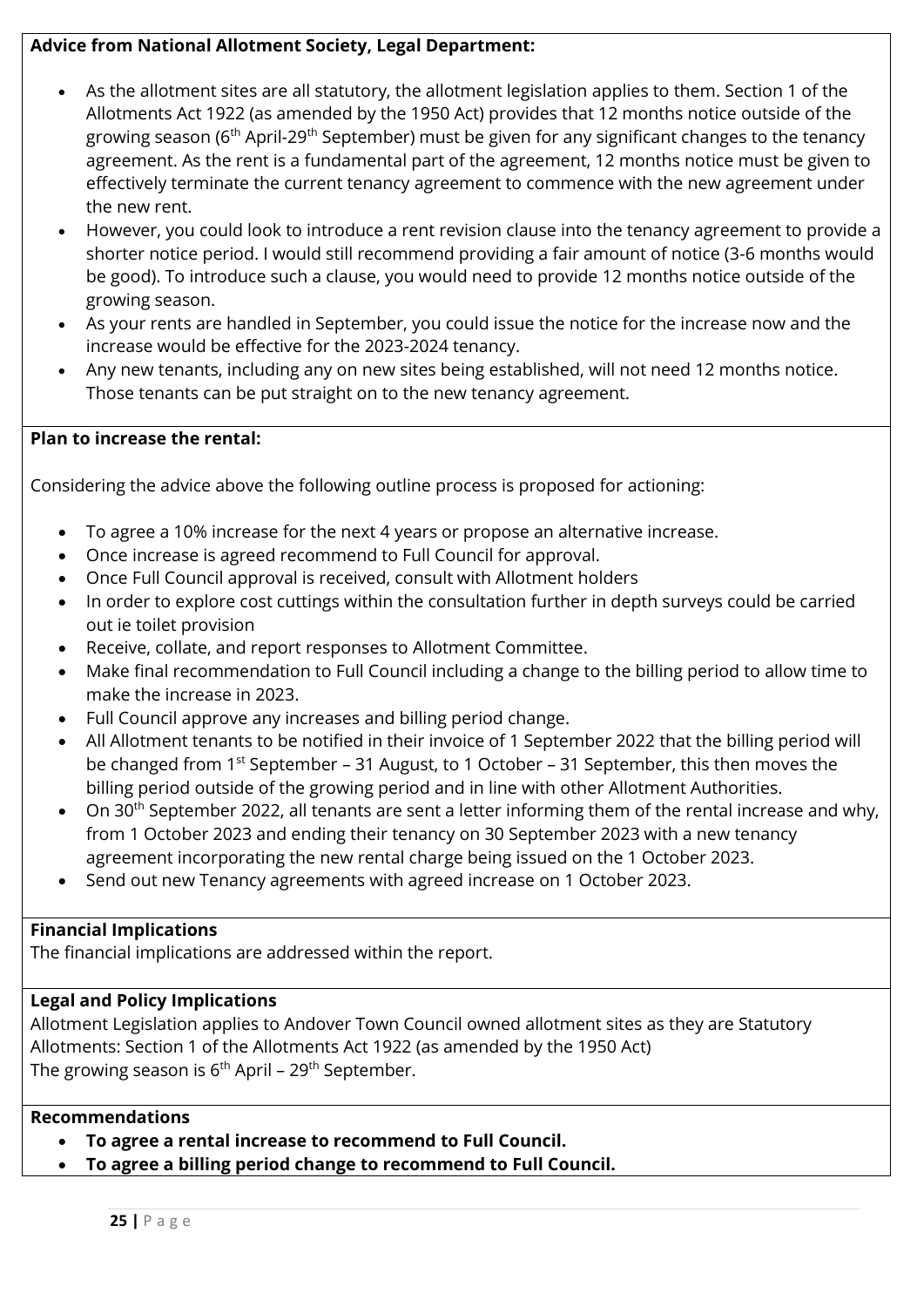#### **To agree the plan for increasing rental as outlined above.**

Note: The person to contact about this report is Wendy Coulter (Town Clerk), Andover Town Council, 68B, High Street, Andover, Hampshire. SP10 1NG. Tel: 01264 335592 Email: [townclerk@andovertc.co.uk](mailto:townclerk@andovertc.co.uk)  Website: [www.andover-tc.gov.uk](http://www.andover-tc.gov.uk/) 

Distribution: To all Councillors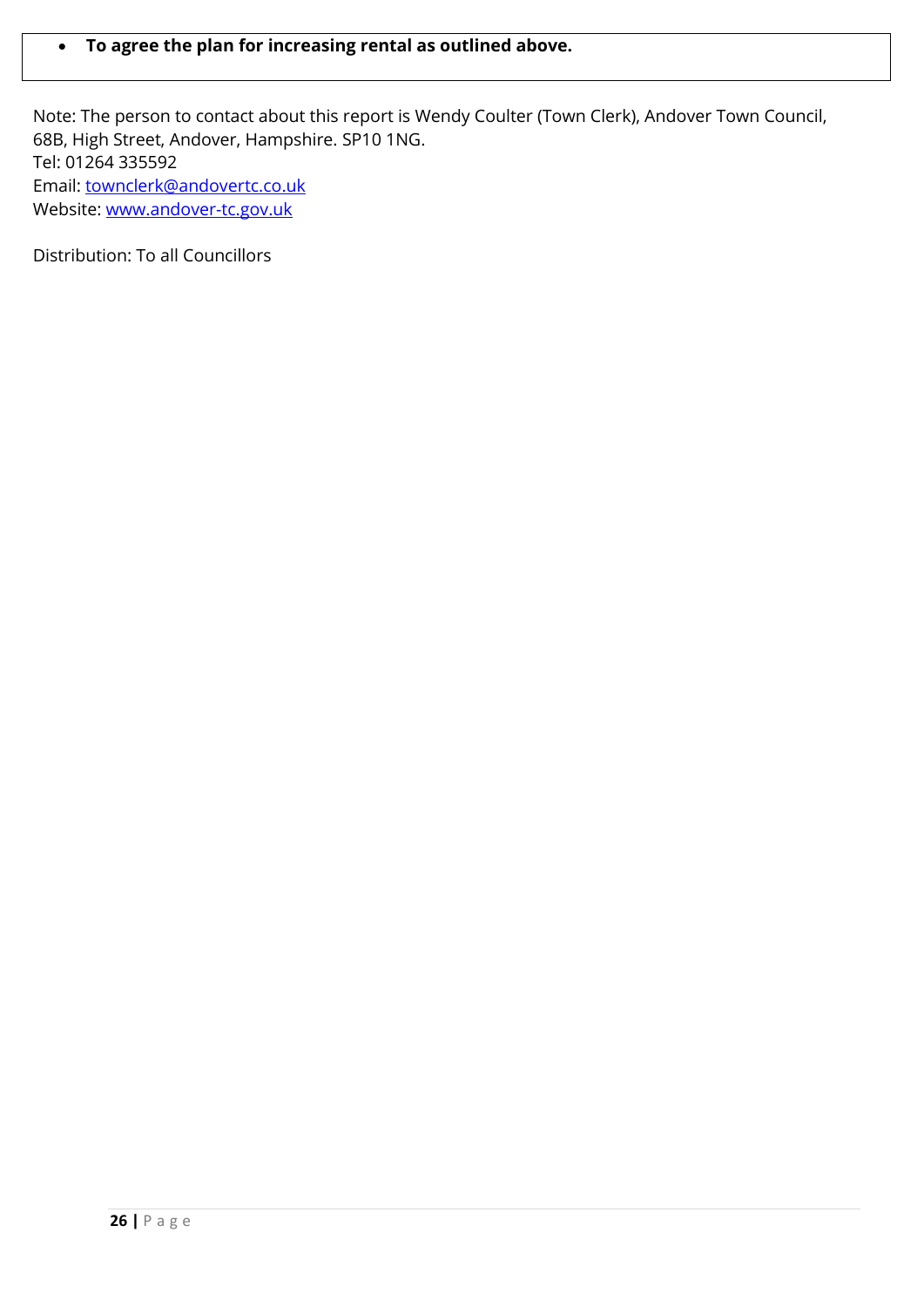# **Appendix D: Allotment Plot Uptake Report**

# **D**

#### **Purpose of the Report**

To update the Allotment Committee on the number of plots occupied and vacant on allotment sites

#### **Allotment Site Allocations**

#### **ADMIRALS WAY**

- Total number of plots: 29
- Capacity: 1 Vacant
- Unsuitable Plots: 2. Reason; soil contamination with cement and tree roots which make the ground unworkable. Also, very shaded.
- Waiting List: 11 (Name of potential plot holder given to Warden)

#### **BARLOWS LANE**

- Total number of plots: 102
- Capacity: 12 Vacant
- Unsuitable Plots: 1. Reason; car park area which is concrete. Toilet is sited on this area.
- Waiting List: 39 (Names of potential plot holders given to Warden)

#### **CHURCHILL WAY**

- Total number of plots: 45
- Capacity: 2 Vacant
- Unsuitable Plots: 0
- Waiting List: 5 (Names of potential plot holders given to Warden)

#### **OLD WINTON ROAD**

- Total number of plots: 82
- Capacity: 3 vacant
- Unsuitable Plots: 0
- Waiting List: 10 (Names of potential plot holders given to Warden)

#### **MYLEN ROAD**

Total number of plots: 26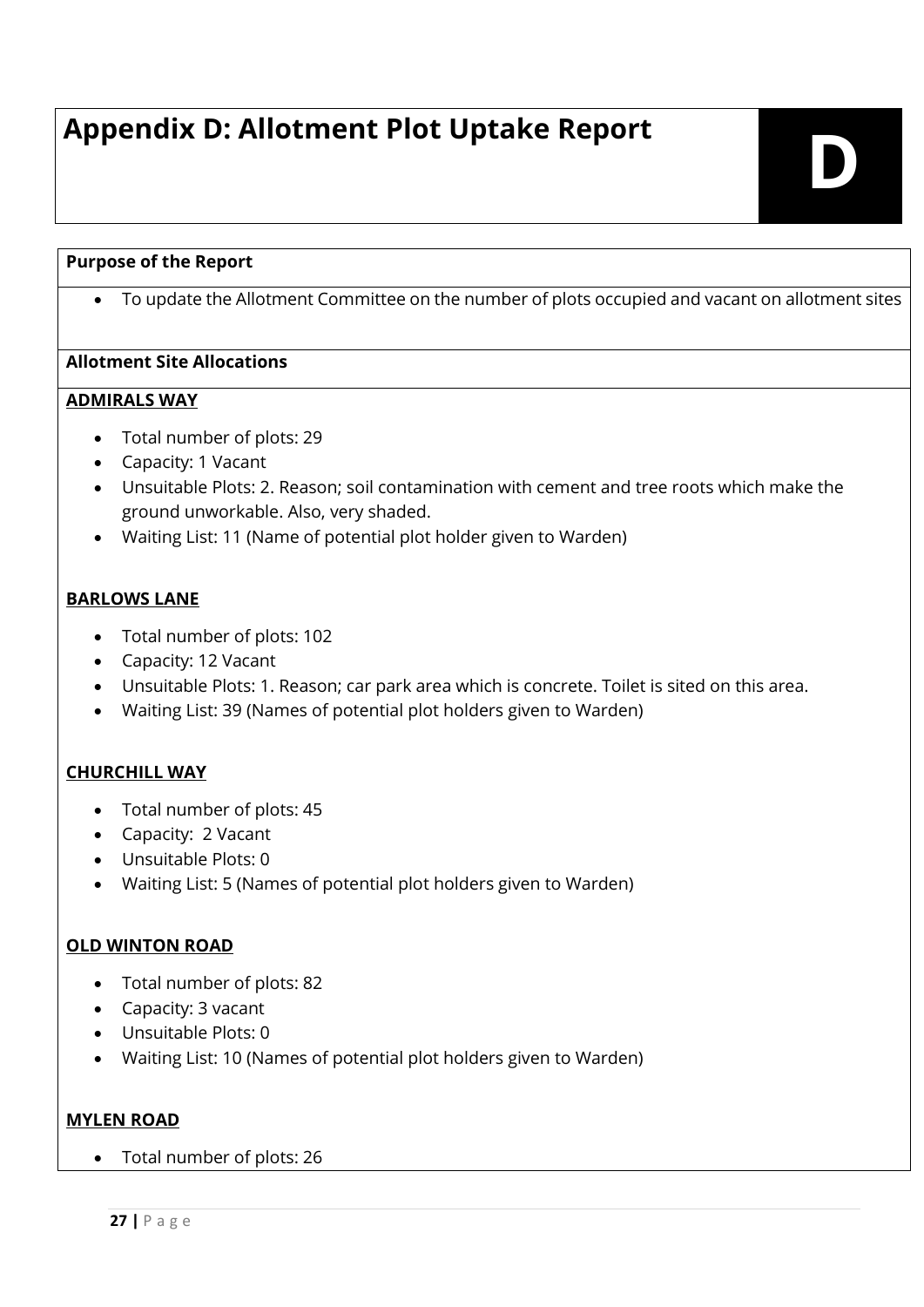- Capacity: 1 will become vacant following removal of apple tree stumps
- Unsuitable Plots: 0
- Waiting List: 8

#### **THE DROVE**

- Total number of plots: 130
- Capacity: 4 Vacant
- Unsuitable Plots: 0
- Waiting List: 26 (Names of potential plot holders given to Warden)

#### **VIGO ROAD**

- Total number of plots: 106
- Capacity: 6 Vacant
- Unsuitable Plots: 4. Reason 2 are used as carparking spaces and are covered in concrete very small areas which would not work to grow on. 1 has contaminated ground and the produce would not be fit for human consumption. 1 is hopefully going to be reinstated in the winter once the weeds have died and the soil has rejuvenated.
- Waiting list: 30 (Potential tenants have been contacted to arrange viewing)

#### **OX DROVE**

- Number of plots available: 11 including 2 disabled friendly
- Capacity: 3 Vacant
- Unsuitable plots: 0
- Waiting list: 19 (Potential tenants have been contacted to arrange viewing)

#### **PICKET TWENTY – NOT OPEN YET**

Waiting list: 15

#### **SAXON HEIGHTS – NOT OPEN YET**

Waiting list: 18

#### **NEW TENANCY AGREEMENTS UPDATE**

 $\bullet$  19 – paperwork completed for new tenants across all sites as of 25<sup>th</sup> January 2022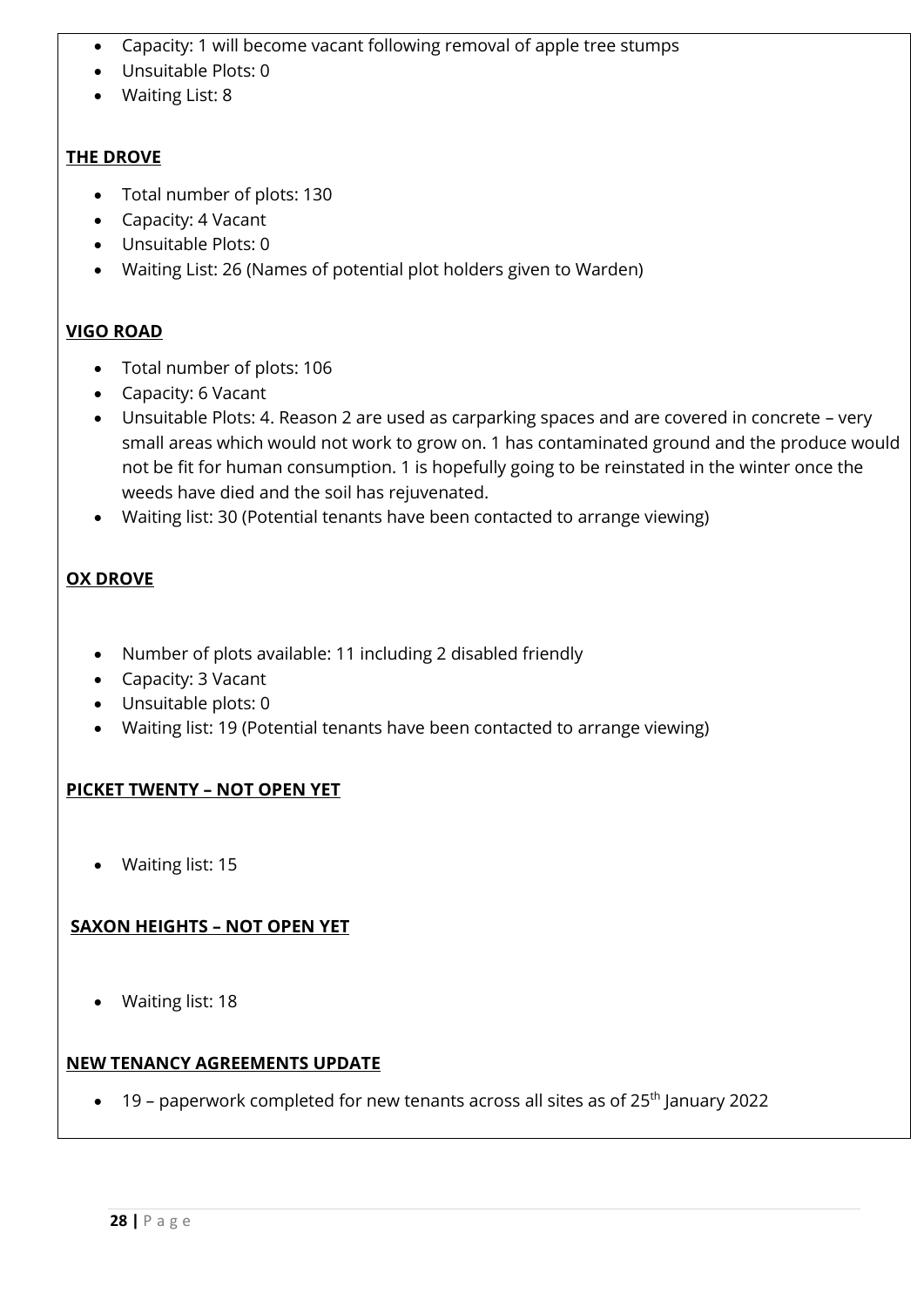#### **General updates**

- Non-Cultivation Letters sent out 2 – Churchill Way
	- 2 Vigo Road
	- 1 Old Winton Road
- Eviction Notices sent out
	- 2 Vigo Road
- Beekeepers have been asked to confirm and provide evidence that they comply to the Beekeeping policy. Responses have been received, awaiting response from Beekeepers at The Drove site.
- All waiting lists are up to date as date of writing report  $25<sup>th</sup>$  January 2022.

**Please note -** Whilst we have an active waiting list, we are not allowing any tenants second plots in accordance with our procedures and guidance from the Town Clerk.

**Recommendations To note report.**

Note: The persons to contact about this report are Fern Long and Jo Whiteman (Allotment Officers)

Andover Town Council, 66B High Street, Andover, Hampshire. SP10 1NG Tel: 01264 335592

Email: allotmentofficer1@andovertc.co.uk allotmentofficer2@andovertc.co.uk

Website: www.andover-tc.gov.uk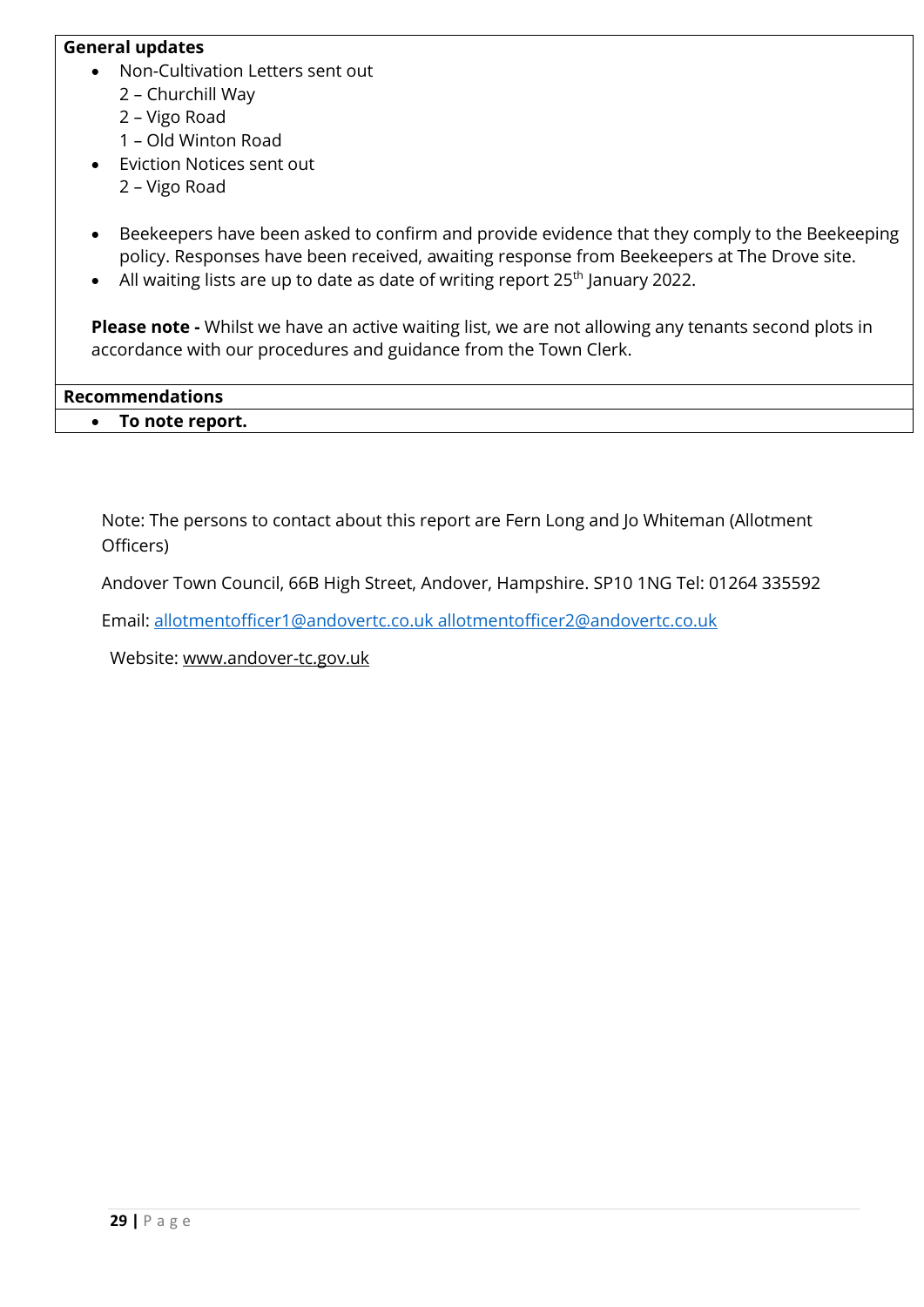# **Appendix E: Allotment Officers Report**

#### **Please note the following updates**:

- Allocation of new allotment plots 19 new tenancy agreements have been completed since December 2021.
- Water is switched off at all sites for the Winter months.
- Plot inspections The Wardens have assisted Officers by carrying out plot inspections.
- Eviction Notices have been sent out for non-cultivation.
- Another five non-cultivation letters sent out.
- Site update emailed out to all tenants at Admirals Way.
- Reminder sent out to Allotment Holders who have chickens asking them to keep them in to avoid the spread of avian flu.
- Follow up email sent to all Beekeepers regarding the new policy. Waiting responses from Beekeepers at The Drove site.
- Wardens are contacted on a regular basis and kept up to date with important issues.
- Rubbish on Vigo Road Allotment site plots will be assessed with tenants.
- Work still in progress to add 'contract's section' to website. The rules for Local Government contracts are being confirmed as this will have an impact on what is on the new section.
- Toilet survey: Total responses: 157 For toilet provision: 50 (For but no to additional charge: 24) Against toilet provision: 84. As there is a rental increase review in progress it is advised that a more in depth survey is conducted as part of this process.
- Barlow's Lane hardcore: awaiting quote for the works. Unlikely to come under the threshold for delegated authority. Cannot ask tenants to complete the work as Council insurance does not cover Allotment tenants.
- Padlocks and keys: currently all tenancies are being conducted online because Staff shortages have not allowed time for 'in person' signing. This has been working well and free's time up for essential administration work. At present, regardless of cost, there are not enough staff to administer the process in a timely fashion to allow tenants speedy access to sites. Padlocks that were suggested by members cannot be welded to the chains therefore alternative will have to be sourced. It is advised that this is included in the rental increase process to allow sufficient time to enable a smooth working process.
- Fencing and Gates quotes: contractors have been sought but to date no responses have been received. Added to work programme to follow up with members.

The Officers are aware that Competitions need to resume. The Best Kept Allotment Competition (per site) will potentially take place in July – date TBC.

The Wardens continue to support the Officers with site inspections, showing around potential tenants and urgent matters.

Note: The persons to contact about this report are Fern Long and Jo Whiteman (Allotment Officers)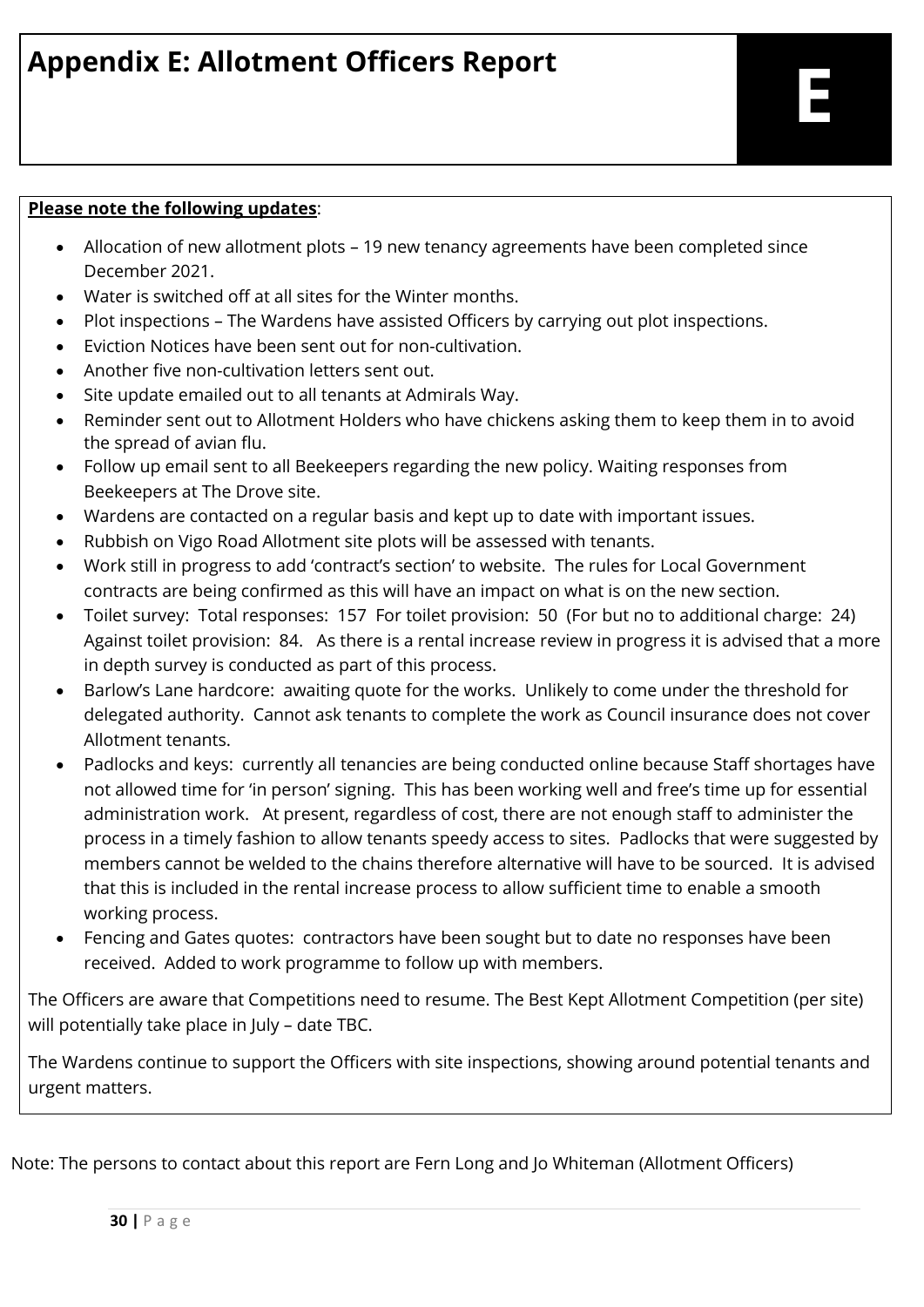Andover Town Council, 68B High Street, Andover, Hampshire. SP10 1NG

Tel: 01264 335592

Email: [allotmentofficer1@andovertc.co.uk](mailto:allotmentofficer1@andovertc.co.uk) [allotmentofficer2@andovertc.co.uk](mailto:allotmentofficer2@andovertc.co.uk)

Website: [www.andover-tc.gov.uk](http://www.andover-tc.gov.uk/)